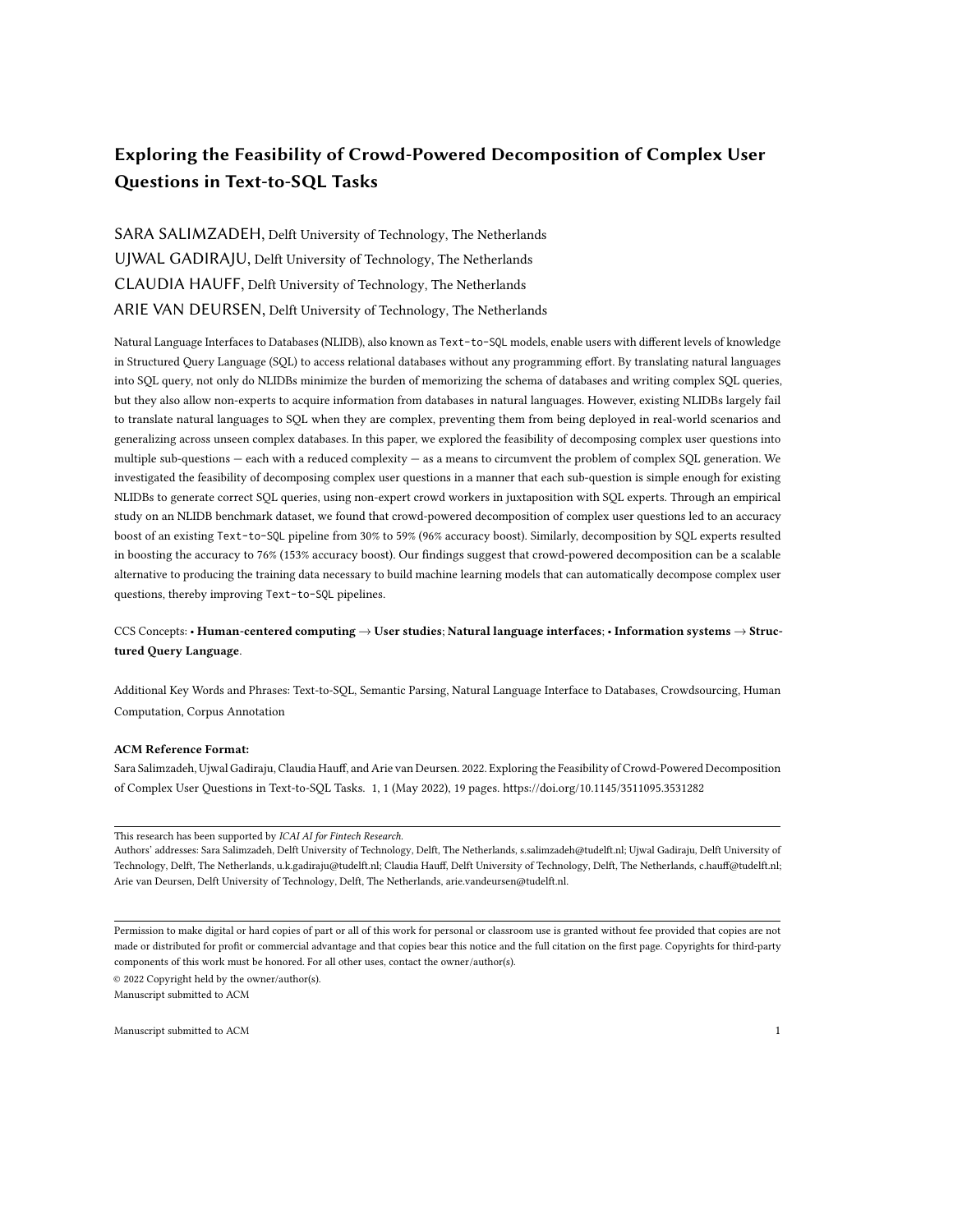#### 1 INTRODUCTION

Building Natural Language Interfaces to Databases (NLIDBs) has been identified as one of the most significant semantic parsing tasks for decades [\[3,](#page-14-0) [9,](#page-14-1) [18,](#page-14-2) [72,](#page-17-0) [77,](#page-17-1) [102\]](#page-18-1). By automatically converting text into the Structured Query Language (SQL), NLIDBs allow users to communicate with relational data in natural languages (NL) without any programming effort. These NL questions often cannot be directly answered by search engines. For example, in response to the question 'What are the total population and average area of countries in the continent of North America whose area is bigger than 3000?', an NLIDB would return 480753000 and 1344763 for the total population and average area respectively; while a search engine would present a number of tables and leave the computation to the user. Such interfaces (also known as Text-to-SQL models within the NLP community) relieve users who are not proficient in query languages from the burden of learning techniques for querying databases by allowing them to pose NL questions.

Within recent years, the emergence of complex, large, and human-annotated datasets consisting of NL questions and their corresponding SQL queries has significantly developed the field. Traditionally these have included in-domain datasets such as WikiSQL [\[102\]](#page-18-1), ATIS [\[15,](#page-14-3) [42\]](#page-16-0), and Advising [\[25\]](#page-15-0), more recently the family of Spider cross-domain datasets, including Spider [\[96\]](#page-18-2), SParC [\[97\]](#page-18-3), and CoSQL [\[95\]](#page-18-4) challenge the generalizability of models to unseen databases. Although recent studies have demonstrated the high accuracy (above 70%) of state-of-the-art Text-to-SQL models trained and evaluated on the Spider dataset, the performance of these models on complex queries is rather low, as many struggle to predict complex SQL queries, Complex SQL Generation. Parsing a question into a SQL query with nested queries, multiple SELECT clauses, GROUP BY, ORDER BY, UNION, INTERSECT, and EXCEPT requires a model to capture the semantic dependency between the NL question, database schema, and SQL syntax. According to the Spider criteria, SQL queries are classified into four difficulty levels – easy, medium, hard, and extra hard. The difficulty level is determined based on the number of SQL components, selections, conditions, nested sub-queries, column selections, aggregators, etc. Further, a question is complex when the corresponding SQL query is hard or extra hard.

Evaluating the accuracy of the top-five state-of-the-art Text-to-SQL models only on complex questions within the development set of Spider as the preliminary step, we found that their performance is below 50%. On questions with corresponding SQL queries of easy and medium difficulty levels, however, such models perform with an accuracy of over 80%. Therefore, we explore to what extent the decomposition of complex questions, as a novel stage within the Text-to-SQL pipeline, can bring us further in the area of Text-to-SQL. This is guided by our intuition that by decomposing complex questions into multiple easy and medium questions, Text-to-SQL models can convert them into correct SQL queries with a higher accuracy, thereby circumventing the challenge of complex SQL generation, illustrated in Figure [1.](#page-2-0)

Note that the proposed decomposition stage is different from standard text simplification in NLP [\[63\]](#page-17-2), a task in which text is rewritten to make it easier to process for a given audience. The complexity of questions in the Spider dataset originates from the underlying SQL query and the dependency between the text and database schema as opposed to the linguistic complexity of NL questions. To verify this, we analyzed whether metrics that are popularly used in text simplification tasks such as Flesch-Kincaid readability score, Flesch's reading ease score, Type-Token Ration, and Lexical variation are effective in distinguishing levels of difficulty in complex user questions. We found that easy and medium questions have the same lexical complexity and lexical richness as hard and extra hard questions, confirming that the existing text simplification methods are ill-suited for decomposing complex user questions. In order to assess the feasibility of decomposition, we thereby raise the following research questions: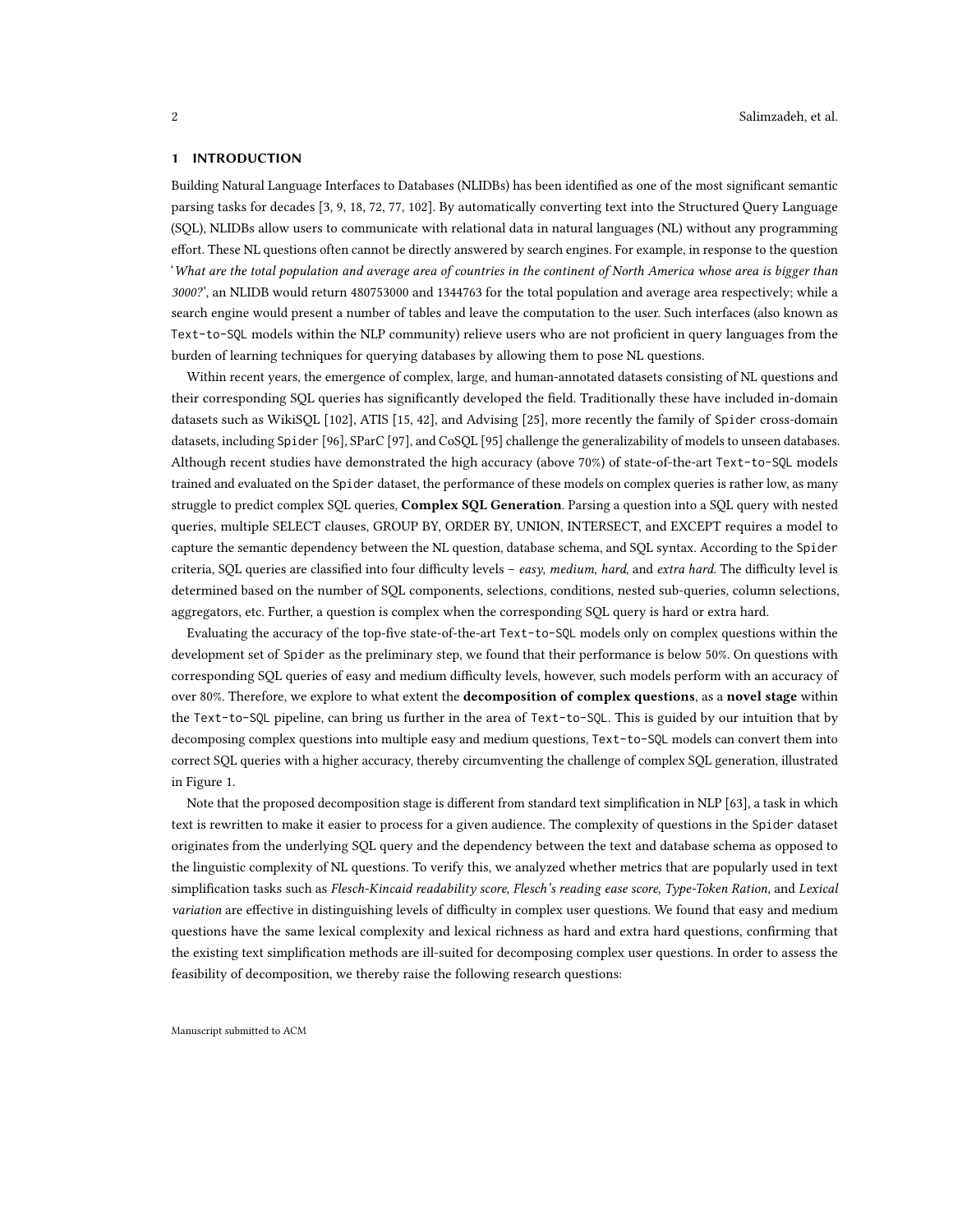<span id="page-2-0"></span>

| Question:                                                                                                                                                  |                                                     | Which semester had both Masters and Bachelors students enrolled? | Sub-question 1:<br>Which semester had Masters students enrolled?                                                                                                                      |                                                     | semester id    |             |
|------------------------------------------------------------------------------------------------------------------------------------------------------------|-----------------------------------------------------|------------------------------------------------------------------|---------------------------------------------------------------------------------------------------------------------------------------------------------------------------------------|-----------------------------------------------------|----------------|-------------|
| <b>Complex SQL Query:</b><br>SELECT T2.semester_id FROM Degree_Programs AS T1 JOIN<br>Student Enrolment AS T2 ON T1.degree program id =                    |                                                     |                                                                  | Sub-SQL 1:<br>SELECT T2.semester id FROM Degree Programs AS T1 JOIN<br>Student Enrolment AS T2 ON T1.degree program id =<br>T2.degree program id WHERE degree summary name = "Master" |                                                     | 13             |             |
| T2.degree program id WHERE degree summary name =<br>"Master" INTERSECT SELECT T2.semester id FROM<br>Degree Programs AS T1 JOIN Student Enrolment AS T2 ON |                                                     |                                                                  | <b>Sub-question 2:</b><br>Which semester had Bachelors students enrolled?                                                                                                             | semester id                                         |                |             |
| T1.degree program id = T2.degree program id WHERE                                                                                                          |                                                     |                                                                  | Sub-SQL 2:                                                                                                                                                                            |                                                     |                | 15          |
| degree summary name = "Bachelor"                                                                                                                           |                                                     |                                                                  | SELECT T2.semester id FROM Degree Programs AS T1 JOIN<br>Student Enrolment AS T2 ON T1.degree program id =                                                                            |                                                     | $\overline{2}$ |             |
|                                                                                                                                                            |                                                     |                                                                  | T2.degree program id WHERE degree summary name = "Bachelor"                                                                                                                           |                                                     | 13             |             |
| Answer:<br>semester $id = 13$                                                                                                                              |                                                     |                                                                  | Sub-question 3:                                                                                                                                                                       | Which semester both Masters and Bachelors enrolled? |                | semester id |
| degree program id                                                                                                                                          | degree program id                                   | degree summary name                                              | Sub-SQL 3:                                                                                                                                                                            |                                                     |                | 13          |
|                                                                                                                                                            | 13                                                  | Master                                                           | semester id FROM Bachelors                                                                                                                                                            | SELECT semester id FROM Masters INTERSECT SELECT    |                |             |
|                                                                                                                                                            |                                                     | Master                                                           | Answer:                                                                                                                                                                               |                                                     |                |             |
|                                                                                                                                                            | 13                                                  | Master                                                           | semester $id = 13$                                                                                                                                                                    |                                                     |                |             |
|                                                                                                                                                            | 8                                                   | Bachelor                                                         | student enrolment id<br>degree program id<br>semester_id                                                                                                                              |                                                     |                | student id  |
|                                                                                                                                                            |                                                     |                                                                  |                                                                                                                                                                                       |                                                     |                |             |
| 5                                                                                                                                                          | 11                                                  | Master                                                           |                                                                                                                                                                                       |                                                     |                |             |
|                                                                                                                                                            |                                                     |                                                                  |                                                                                                                                                                                       |                                                     |                |             |
| 6                                                                                                                                                          | 8                                                   | Bachelor                                                         | 11                                                                                                                                                                                    |                                                     | 13             |             |
|                                                                                                                                                            | <b>Degree Programs</b><br>$\mathbf{I} - \mathbf{V}$ |                                                                  |                                                                                                                                                                                       | <b>Student Enrolment</b><br>$\mathbf{u}$            |                |             |

Fig. 1. (a) An example of a complex question in the Spider dataset. In addition to the complex question, the corresponding SQL query, the answer, and tables are shown. (b) The decomposition of the question in (a) is illustrated; Instead of feeding the complex question in (a) into Text-to-SQL models, we manually decompose the question into the three sub-questions. These sub-questions are classified as simpler than the original question. Executing sub-questions sequentially on the database, we can observe that answer to the complex question is the same as sub-question 3 in (a).

- RQ1 To what extent can we leverage the decomposition of complex user questions as a means to circumvent the challenge of complex SQL generation facing existing Text-to-SQL pipelines?
- RQ2 To what extent can non-expert crowd workers aid in the decomposition of complex user questions in Text-to-SQL tasks in comparison to SQL experts?

To assess the potential benefit of decomposing complex questions, we first manually decomposed the questions and corresponding queries within the development set of the Spider dataset serving as an **oracle decomposition**. We then compared the accuracy gained by Text-to-SQL models with the new pipeline in which the oracle decomposition was augmented, realizing an increase in accuracy by over 163% (i.e., from 30% to 79%). Despite the promise of decomposition, to develop ML models that can (semi) automate the decomposition of complex user questions in a generalizable fashion, we would require a substantial amount of training data. Since hiring groups of experts is a costly endeavour [\[64\]](#page-17-3), the viability of decomposing complex user questions at a beneficial scale hinges on its cost-effectiveness. Crowdsourcing has proved to be a reliable, effective, and efficient approach in many tasks [\[34,](#page-15-1) [56,](#page-16-1) [66\]](#page-17-4) and across different domains [\[67\]](#page-17-5), including within the NLP field [\[39,](#page-15-2) [84,](#page-17-6) [101\]](#page-18-5). Thus, we explored whether non-expert crowd workers (recruited from the Prolific crowdsourcing platform) can power such a cost-effective alternative. In comparison to the accuracy boost of 153% as a result of the decomposition carried out by a small group of SQL experts ( $N = 5$ ), decomposition by non-expert crowd workers ( $N = 83$ ) led to an accuracy boost of over 96%. Our findings show that crowd workers can effectively decompose complex user questions and thereby aid in circumventing the challenge of complex SQL generation in Text-to-SQL pipelines.

Our experiments pave the way towards extending crowd-powered decomposition on available Text-to-SQL datasets to gather a substantial amount of training data. This is a crucial prerequisite for building ML-based automatic decomposition models integrated into the existing Text-to-SQL pipeline to circumvent the challenge of complex SQL generation.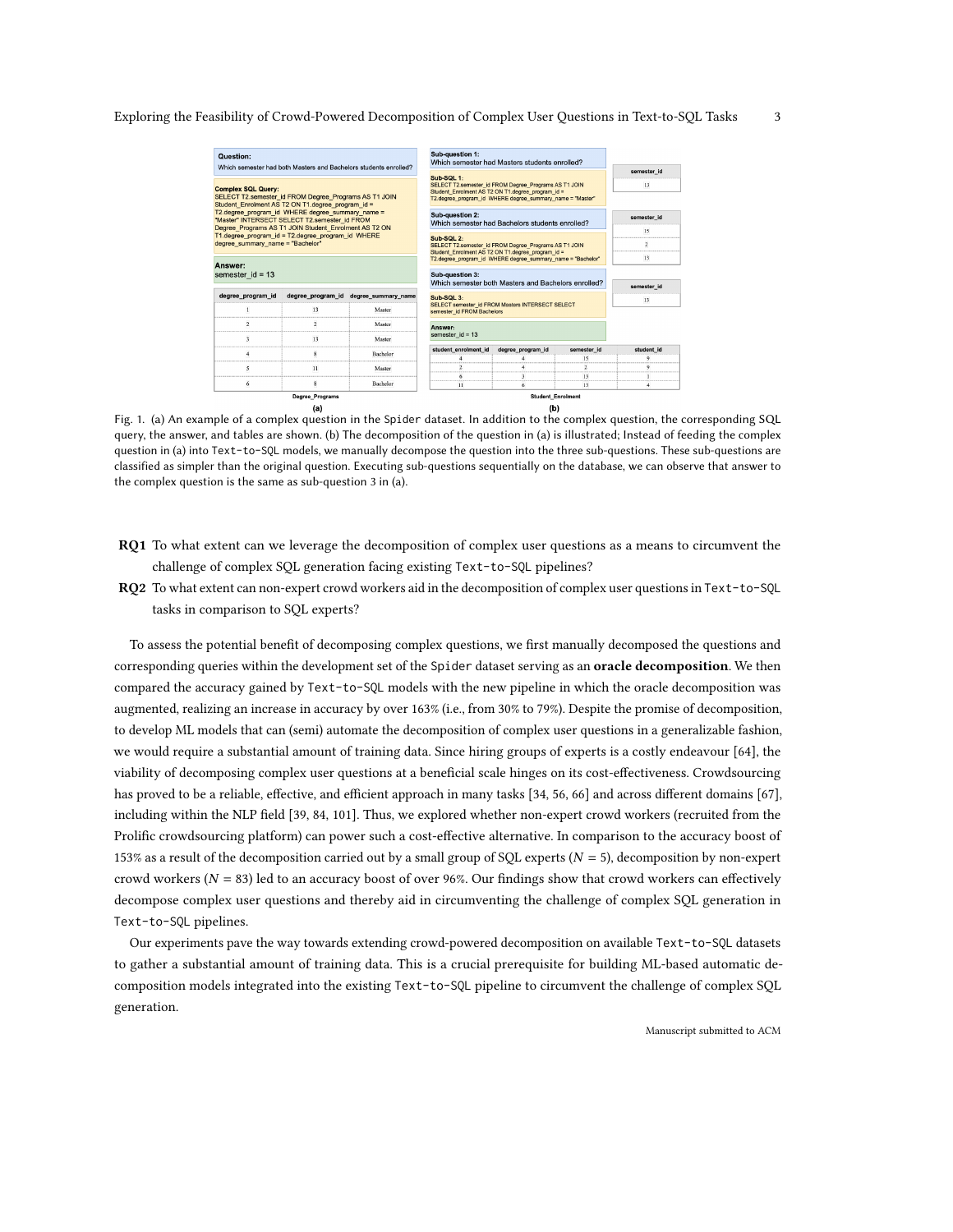#### 2 BACKGROUND AND RELATED WORK

Context Independent Text-to-SQL Parsing: Generating SQL queries from natural language questions has been an active field of study for a long period in both database and NLP communities [\[1,](#page-14-4) [36,](#page-15-3) [49,](#page-16-2) [51,](#page-16-3) [60,](#page-16-4) [85,](#page-17-7) [88,](#page-17-8) [98,](#page-18-6) [99\]](#page-18-7). Previous Text-to-SQL parsers employed either expert-designed rules [\[76,](#page-17-9) [79,](#page-17-10) [89\]](#page-17-11) or statistical techniques [\[45,](#page-16-5) [78,](#page-17-12) [98\]](#page-18-6). Over the past few years, driven by the development of a large in-domain context-independent dataset, WikiSQL [\[102\]](#page-18-1), many deep learning models proposed by researchers have shown promising results for this task [\[32,](#page-15-4) [35,](#page-15-5) [73,](#page-17-13) [102\]](#page-18-1). All of these studies focus on mapping a single query to the corresponding SQL query which is known as context-independent parsing. Deep learning models generally adapt an encoder-decoder framework to solve the Text-to-SQL problem as a sequence-tosequence problem [\[18,](#page-14-2) [20,](#page-15-6) [44,](#page-16-6) [73,](#page-17-13) [102\]](#page-18-1). To show and test the limitations of the Text-to-SQL models on generalizability on various domains and databases, Yu et al. [\[96\]](#page-18-2) proposed a complex cross-domain dataset called Spider. In addition to the sequence-to-sequence paradigm, namely the generation-based methods, state-of-the-art neural models leverage more strategies such as sketched-based techniques (generates a SQL skeleton first and then fills the skeleton with database schema tokens) [\[13,](#page-14-5) [19,](#page-14-6) [35,](#page-15-5) [41,](#page-15-7) [54,](#page-16-7) [55,](#page-16-8) [90,](#page-18-8) [93,](#page-18-9) [102\]](#page-18-1), data augmentation [\[82,](#page-17-14) [88\]](#page-17-8), various attentional architectures for question/schema encoding such intermediate representation for decoding [\[29,](#page-15-8) [31,](#page-15-9) [37,](#page-15-10) [94\]](#page-18-10), graph representation of databases in schema encoding [\[5,](#page-14-7) [6,](#page-14-8) [10,](#page-14-9) [12\]](#page-14-10), schema linking (correctly identify column and value mentions in an natural language questions and link them to the given database schema) [\[6,](#page-14-8) [7,](#page-14-11) [17,](#page-14-12) [18,](#page-14-2) [21,](#page-15-11) [31,](#page-15-9) [48,](#page-16-9) [52,](#page-16-10) [53,](#page-16-11) [69,](#page-17-15) [81,](#page-17-16) [93\]](#page-18-9).

While there are some attempts to tackle the complex SQL generation issue, it is still a significant challenge for Text-to-SQL models [\[25,](#page-15-0) [48,](#page-16-9) [96\]](#page-18-2). For instance, schema linking methods by capturing the alignment between text and table indirectly address this challenge. On the other hand, intermediate representation approaches are designed to bridge the gap between text and SQL. Furthermore, some studies have examined decomposing complex SQL queries within the decoder to generate multiple clauses and sub-queries [\[46,](#page-16-12) [94\]](#page-18-10). Unlike these studies, in this work, we investigate the potential performance gain by adding a decomposition stage in the Text-to-SQL pipeline to decompose complex natural language questions before submitting them to Text-to-SQL models.

Context Dependent Text-to-SQL Parsing: Recently, context-dependent Text-to-SQL parsing has drawn a lot of attention. Compared to benchmarks with single-turn questions, ATIS, a simple in-domain context-dependent benchmark, was proposed first. The models evaluated on ATIS leveraged the sequence-to-sequence framework[8]. Later, to overcome the lack of generalizability of models, two large-scale context-dependent datasets were introduced for the Text-to-SQL task, SParC [\[97\]](#page-18-3) and CoSQL [\[95\]](#page-18-4) modelling conversational dependencies between questions. The Text-to-SQL models, also known as conversational Text-to-SQL models, require understanding the context of sequentially related questions compared to single-turn models. Several studies were conducted on these two benchmarks that proposed EditSQL [\[100\]](#page-18-11), IGSQL [\[8\]](#page-14-13), IST-SQL [\[83\]](#page-17-17),  $R^2SQL$  [\[40\]](#page-15-12), RAT-SQL-TC [\[50\]](#page-16-13) models. In addition to employing strategies in the previous section to tackle the problem of translating Text to SQL, these models track dialogue states to generate SQL queries according to the context. Li et al. [\[50\]](#page-16-13) conducted an exploratory study within context-dependent parsing to determine how far we are from effective context modelling. In this work, we employed  $R^2SQL$  as the baseline to assess the accuracy gain of decomposing complex questions in the Text-to-SQL pipeline. It was the first open-source context-dependent model in the SParC leaderboard  $^1$  $^1$  at the time of carrying out the experiments in this paper.

Text-to-SQL Datasets: The growing interest in Text-to-SQL applications has led to various datasets including in-domain datasets ATIS [\[15,](#page-14-3) [42\]](#page-16-0), GeoQuery [\[60,](#page-16-4) [98\]](#page-18-6), Restaurants [\[60,](#page-16-4) [75\]](#page-17-18), Scholar [\[42\]](#page-16-0), Advising [\[25\]](#page-15-0), Academic [\[49\]](#page-16-2), Yelp [\[91\]](#page-18-12), IMDB [\[91\]](#page-18-12) which have been studied for decades. WikiSQL is among the first large-scale datasets with relatively

<span id="page-3-0"></span><sup>1</sup>https://yale-lily.github.io/sparc

Manuscript submitted to ACM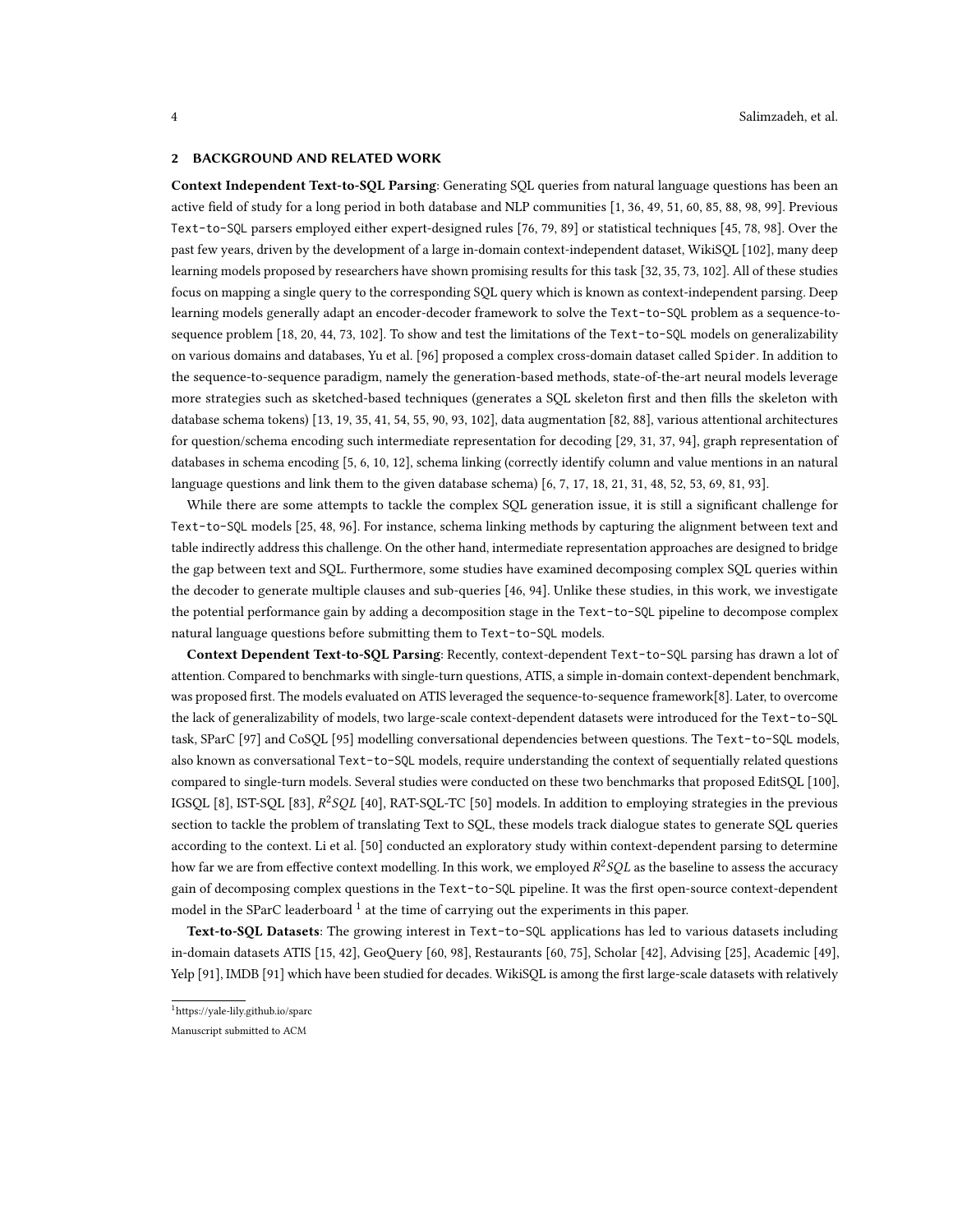simple questions and single tables extracted from Wikipedia. Although WikiSQL contains 80654 questions and SQL pairs for 24241 databases, it is generated from a limited set of templates and only covers the single SELECT column, aggregation, and WHERE clause. Furthermore, keywords like JOIN, GROUP BY, and ORDER BY are not included. The family of Spider datasets, Spider [\[96\]](#page-18-2), SparC [\[97\]](#page-18-3), and CoSQL [\[95\]](#page-18-4) contain the most difficult questions having nested queries, covering many SQL syntaxes, and multiple table joins. These datasets evaluate the Text-to-SQL models to generalize not only new SQL queries and database schemas but also new domains. Spider contains 10,181 questions and 5,693 unique complex SQL queries on 200 databases with multiple tables, covering 138 domains. It also supports a wide range of SQL syntax. Thus, we examined our proposed solution on the development set of the Spider dataset.

Data Annotation & Crowdsourcing: Natural Language Processing research has been spurred on by the growing number of annotated corpora [\[39,](#page-15-2) [84,](#page-17-6) [101\]](#page-18-5). Such corpora are leveraged to train, evaluate, and compare NLP algorithms. However, annotating data is an expensive and time-consuming process [\[64\]](#page-17-3). The emergence of crowdsourcing [\[23\]](#page-15-13) platforms such as MTurk  $^2$  $^2$  has led to a widespread adoption of crowd-powered workflows to create annotated corpora [\[4,](#page-14-14) [11,](#page-14-15) [14,](#page-14-16) [27,](#page-15-14) [30,](#page-15-15) [47,](#page-16-14) [56](#page-16-1)[–59,](#page-16-15) [65,](#page-17-19) [70\]](#page-17-20). Crowdsourcing has been shown to be a cheaper and faster alternative compared to expert annotation [\[26,](#page-15-16) [80\]](#page-17-21). In addition to data labelling, crowdsourcing proved to be a reliable approach in many tasks [\[34,](#page-15-1) [56,](#page-16-1) [66\]](#page-17-4) and domains [\[67\]](#page-17-5). Several prior works have proposed methods to improve the effectiveness of crowdsourced data acquisition [\[24,](#page-15-17) [33,](#page-15-18) [61\]](#page-16-16). Although much research is conducted to quality control and quality assurance in crowdsourcing [\[16,](#page-14-17) [28,](#page-15-19) [38\]](#page-15-20), several studies have also shown the benefit of employing experts to provide higher quality labels [\[2,](#page-14-18) [87\]](#page-17-22). Prior works have proposed augmenting crowd worker labels with those from experts to optimize the cost and quality of data labelling [\[43,](#page-16-17) [62,](#page-16-18) [68,](#page-17-23) [92\]](#page-18-13). We employ both domain experts and crowd workers for data annotation in this work. Our findings suggest the potential benefit of leveraging crowd workers to create training data and then build ML-based decomposition model in the future.

### <span id="page-4-2"></span>3 GOLD STANDARD FOR DECOMPOSITION OF COMPLEX QUESTIONS

This section introduces the steps for developing a gold standard for the decomposition, creating SpiderDec serving as the oracle decomposition. We then employ a Text-to-SQL model to assess the potential accuracy boost by decomposition. Note that the accuracy is measured based on comparing the execution result of each SQL query with the corresponding gold query.

SpiderDec, Extension of the Spider Dataset: In the Spider dataset, data is split into training, development, and a hidden test set. We manually decomposed the questions, and corresponding queries within the development set of the Spider dataset on questions with hard and extra hard SQL queries, thereby creating. SpiderDec<sup>[3](#page-4-1)</sup> State-of-the-art Text-to-SQL models have over 80% execution accuracy for SQL queries with easy and medium hardness levels, while the performance is less than 50% for hard and extra hard SQL queries. So, decomposing hard and extra hard questions into multiple easy and medium questions can lead to a higher accuracy of Text-to-SQL pipeline. For simplicity, we refer to the hard and extra hard questions of Spider dataset as complex questions. We limited our approach to the development set first to explore the potential benefit of the decomposition task; we leave the annotation of the training set as future work in case of accuracy boost in the Text-to-SQL pipeline. Our rationale behind considering the Spider dataset as a lens to circumvent the problem of complex user questions is governed by the scale and diversity of the Spider dataset compared to others. Furthermore, the cross-domain setup of Spider allows Text-to-SQL models to use different databases for training and testing. Within the Spider dataset, there are 332 complex training examples

<span id="page-4-0"></span><sup>2</sup>https://www.mturk.com

<span id="page-4-1"></span><sup>3</sup>https://github.com/sarasal/decomposition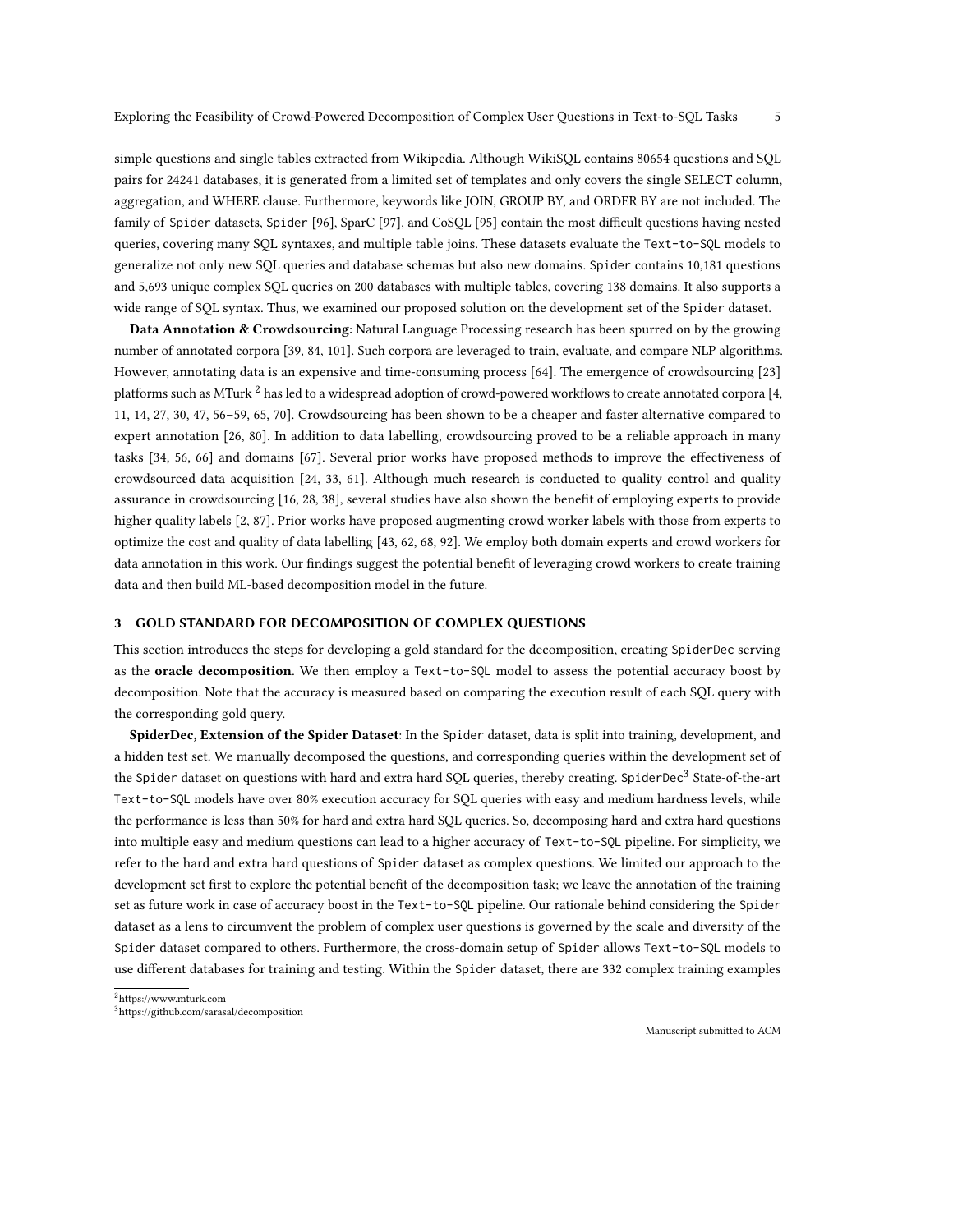over 20 databases in total. Each example consists of a natural language question and its corresponding SQL gold query. In the remainder of the paper, we refer to each instance in the dataset as a pair of the NL question and the SQL query. We annotated Spider development set in two stages: sub-SQL annotation and sub-question annotation. As the complexity of the Text-to-SQL task derives from the underlying SQL queries, we created SpiderDec from a SQL-centered perspective, annotating SQL queries and questions.

Sub-SQL Annotation: In the SpiderDec decomposition, we first broke down each complex SQL query into multiple subsequent easy or medium SQL sub-queries. Based on our rubric inspired by prior work [\[96\]](#page-18-2), each sub-SQL meets one of the conditions in Table [1](#page-5-0) to be considered as easy or medium. Among 332 pairs of the NL question and the SQL query, 26.8% of SQL queries contain these keywords: EXCEPT, UNION, and NOT IN on which decomposition to medium or easy is not applicable. Therefore, we only decomposed their nested sub-queries into simpler ones and kept the keyword without the necessity of having all the SQL sub-queries with the easy or medium level of difficulty.

<span id="page-5-0"></span>

|                          | Table 1. Chiena to hieminy whether a SQL query is easy or medium used as a guideline for decomposition.                                                                                                                                                                                                               |
|--------------------------|-----------------------------------------------------------------------------------------------------------------------------------------------------------------------------------------------------------------------------------------------------------------------------------------------------------------------|
| Easy or Medium SQL Query |                                                                                                                                                                                                                                                                                                                       |
| Condition 1              | 1) one SELECT column, 2) maximum one aggregator, 3) maximum one keyword from [WHERE, GROUP BY, ORDER BY,<br>LIMIT, JOIN, OR, LIKE, HAVING], 3) no keywords from [EXCEPT, UNION, INTERSECT, IN, NOT IN]                                                                                                                |
| Condition 2              | 1) maximum two conditions from [number of aggregator > 1, number of SELECT columns > 1, number of WHERE<br>conditions > 1, number of GROUP BY clauses > 1], 2) maximum one keyword from [WHERE, GROUP BY, ORDER BY,<br>LIMIT, JOIN, OR, LIKE, HAVING], and 3) no keywords from [EXCEPT, UNION, INTERSECT, IN, NOT IN] |
| Condition 3              | 1) maximum one condition from [number of aggregator > 1, number of SELECT columns > 1, number of WHERE conditions<br>> 1, number of GROUP BY clauses > 1], 2) two keywords from [WHERE, GROUP BY, ORDER BY, LIMIT, JOIN, OR, LIKE,<br>HAVING], and 3) no keywords from [EXCEPT, UNION, INTERSECT, IN, NOT IN]         |

Table 1. Criteria to identify whether a SQL query is easy or medium used as a guideline for decomposition.

Sub-Question Annotation: Given decomposed SQL sub-queries per SQL query from the previous stage, we assigned a natural language sub-question to each of the annotated sub-queries. In order to determine whether sub-questions are semantically equivalent to their associated complex questions, two experts manually evaluated them and resolved any conflicts with each other.

Assessing Accuracy of SpiderDec: To investigate the potential accuracy boost achievable by adding the decomposition stage to the Text-to-SQL pipeline, we are required to measure the performance of Text-to-SQL models on the newly generated dataset. Instead of complex questions, we gave decomposed sub-questions to pre-trained models as input data. We then calculated the execution accuracy gained on the entire development set and separately per hardness category. To this end, we leveraged  $R^2SQL$  [\[40\]](#page-15-12), a context-dependent BERT-based Text-to-SQL model trained on SParC [\[97\]](#page-18-3) dataset. We then assessed the execution results of predicted sub-SQLs by  $R^2SQL$  and compared them with the result obtained from the original development set of Spider (existing Text-to-SQL pipeline).  $R^2SQL$  can effectively model contextual questions and database schemas. SParC dataset is built on top of the Spider, providing rich contextual phenomena and thematic relations between the questions. Because the sub-questions are thematically dependent on each other acting as contextual utterances, we adapted the context-dependent Text-to-SQL model, which maps the entire sub-questions to the corresponding SQL queries. Furthermore, the  $R^2SQL$  is the first open-source model on the leaderboard at the time of experimenting.<sup>[4](#page-5-1)</sup>

## 4 CROWD-POWERED DECOMPOSITION

We now describe our crowd-powered study in more detail. We go over the annotation tool, the task, participants, the workflow. We then explain our measurement to evaluate participants' decomposition.

<span id="page-5-1"></span><sup>4</sup>https://yale-lily.github.io/spider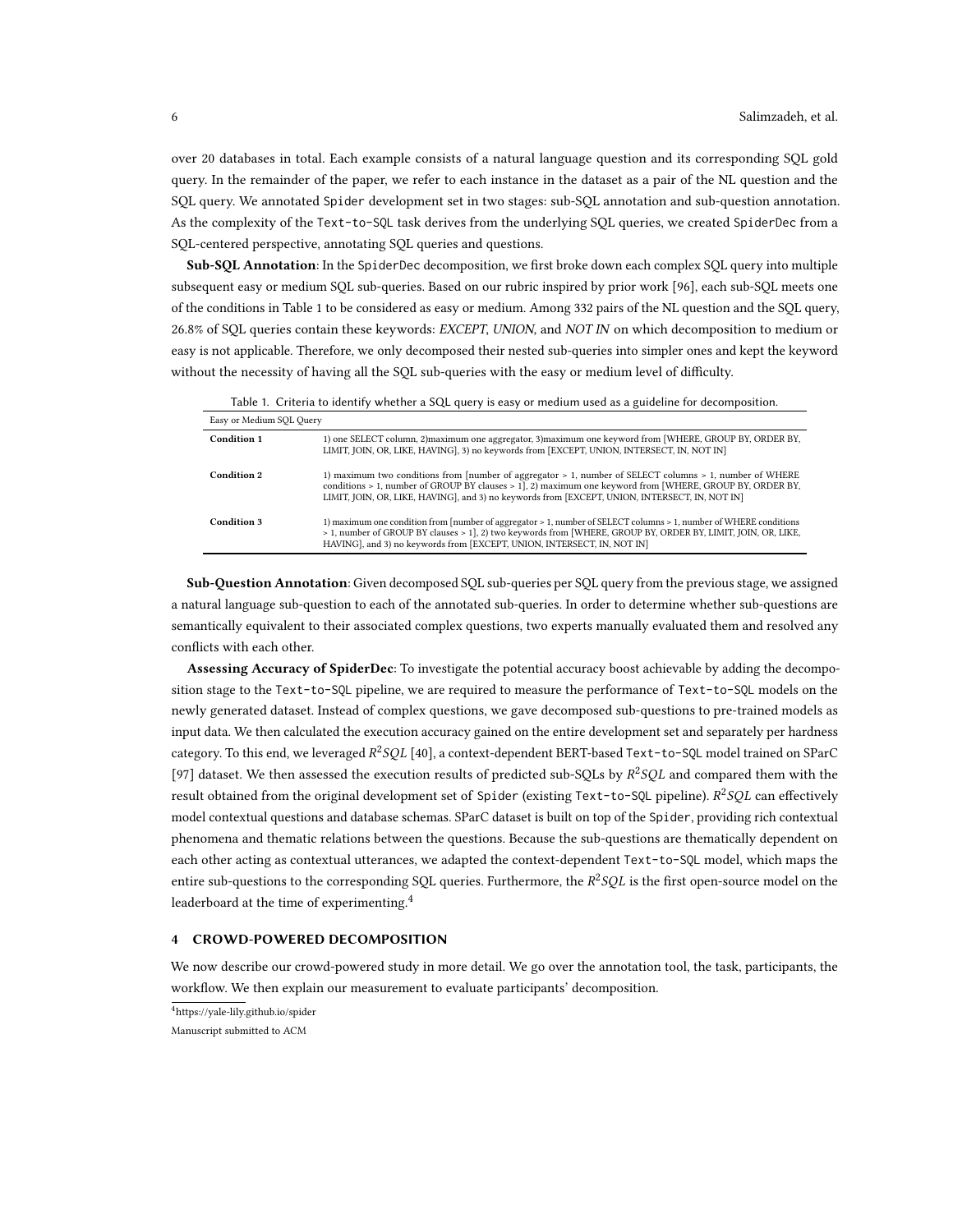Annotation Tool. We developed an annotation tool on top of the  $R^2SQL$  pre-trained model for crowd workers to decompose complex questions. We first created a Text-to-SQL API from  $R^2SQL$ , translating contextual natural language questions into SQL queries. We leveraged Vue.js JavaScript framework  $^5$  $^5$  for the frontend and Flask  $^6$  $^6$  for the backend. Within the annotation process, the question to be decomposed and its associated database are presented to participants. They can easily interact with tables, search an item, sort rows, and scroll them. They can also execute the predicted SQL corresponding to their sub-questions.

Task. In creating SpiderDec, we decomposed SQL queries. We then assigned NL questions to the queries (SQLcentered decomposition), while the crowd workers only access the NL questions and decompose them (question-centered decomposition). In the real-world scenarios, we do not necessarily have the gold SQL queries and labeled data, so we designated our crowd-powered study to investigate the feasibility of decomposing natural language questions and explore to what extent the question-centered decomposition result in accuracy boost compared to SpiderDec.

Participants. In our study, participants included SQL experts and non-expert crowd workers. We hired five computer science students with at least two years of experience with SQL as experts. Due to the high cost of hiring experts, we limited the number of experts to five students. Since the number of students was below sufficient samples to carry out statistical comparisons, we assigned them the entire set to gain more insight into their decomposition performance and quality. Each student spent between 12-30 hours for the whole corpus in the development set of Spider. According to the institutional regulations, the participants were paid between 22-30  $\epsilon$  per hour based on their course credits. In addition to experts, 83 non-experts were employed through the Prolific Academic Platform.<sup>[7](#page-6-2)</sup> With the Prolific platform, we required the participants to (i) have at least 100 accepted Prolific task submissions, (ii) to be native English speakers, and (iii) and have a minimum approval rate of 90%. The study took approximately 50 minutes to decompose six complex questions. We also paid our participants 7.5  $\mathcal{E}(\Theta \epsilon)$  per hour for the experiment. For simplicity, we refer to Prolific participants as non-experts in the remainder of the paper.

SQL Knowledge. We measured the SQL knowledge of participants in a post-test conducted right after the decomposition task to avoid cognitive biases [\[22\]](#page-15-21). To this end, we manually designed our survey as no standard SQL assessment test is available in the literature. The survey took 10 minutes to complete and consists of 10 questions. First, participants were asked one question to self-report on their SQL proficiency, followed by seven questions regarding the key concepts of SQL  $^8$  $^8$ . Inspired by prior work [\[71,](#page-17-24) [74,](#page-17-25) [86\]](#page-17-26), we employed the modified VKS test to measure participants' knowledge across four levels. Our questions are related to key concepts of SQL, which are used in our dataset, including relational databases, primary key, foreign key, SELECT statement, WHERE clause, JOIN tables, and Aggregate functions. Participants were asked to write their concept definitions for levels (3) and (4). Finally, participants were given a simple question, Write a SQL query that returns the name of the 3 youngest winners across all matches found in the table matches., with a schema of the database to write down a SQL for. This question helps us to investigate their knowledge in practice.

- (1) I don't remember having seen this term/phrase before.
- (2) I have seen this term/phrase before, but I don't think I know what it means.
- (3) I have seen this term/phrase before, and I think it means  $\qquad \qquad$ .
- (4) I know this term/phrase. It means  $\frac{1}{\sqrt{2}}$ .

English Proficiency. In addition to SQL proficiency, we hypothesized that the participants' proficiency in reading and writing could affect their performance. Decomposition a NL question first requires understanding the questions

<span id="page-6-0"></span><sup>5</sup>https://vuejs.org

<span id="page-6-1"></span><sup>6</sup>https://flask.palletsprojects.com/en/2.0.x/

<span id="page-6-2"></span><sup>7</sup>https://www.prolific.co

<span id="page-6-3"></span><sup>8</sup>https://www.interviewbit.com/sql-interview-questions/#sql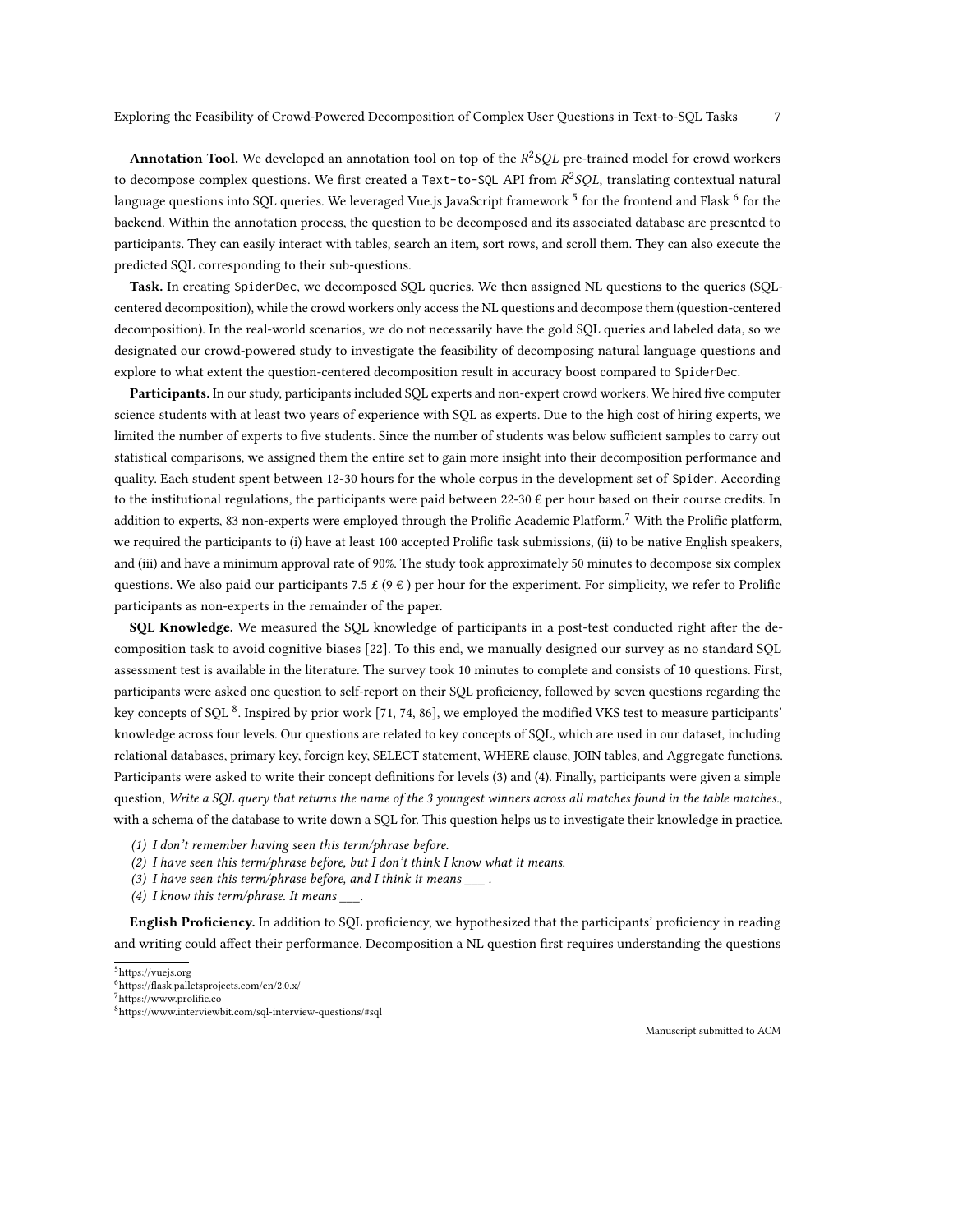

Fig. 2. Overview of the flow of the user study and SpiderDec creation

<span id="page-7-2"></span>-associated with participants' reading skill- and then paraphrasing them in multiple sub-questions- connected with participants' writing skill. Therefore, we leveraged the self-assessment grid of CEFR scales, Common European Framework of Reference for Languages: Learning, Teaching, Assessment <sup>[9](#page-7-0)</sup>. CEFR is an international standard describing reading, listening, speaking, and writing skills on a six-point scale, starting from A1 as a beginner to C2 as a master. Our task was only dependent on participants' reading and writing skills; we, therefore, included the self-assessment questions of these skills. As we included native English speakers in the study, we assumed their knowledge level is above A2 and excluded A1 and A2 from the options. In total, the participants answered three questions related to their reading and writing skill in English.

Workflow. When participants entered the study, a 15-minute tutorial video provided information about their task and how to interact with different annotation tool components to decompose questions. All explained concepts were simplified, avoiding any technical burden for participants. Furthermore, the study was also elaborated on two examples within two stages: 1) how to decompose a complex question into multiple sub-questions and 2) how to work with the annotation tool. Subsequently, the participants moved on to the training phase, where they were given those two examples again to work with the annotation tool and learn the task in practice. Participants could stay in this stage as long as they wish to. Participants were then redirected to the actual decomposition task by clicking the respective button in the training stage— all 332 complex questions from the development set of Spider were randomly assigned to experts, while non-experts were given six questions. They could also skip a question if they were not certain about how to decompose it.

The experiment ended with a post-test where the SQL knowledge survey and English proficiency self-assessment were given to participants. We set these surveys as the post-test to avoid cognitive biases [\[22\]](#page-15-21) such as Anchoring Effectwhere the participants may overlay focus on answering the survey question rather than the actual task-, Overconfidence or Optimism Bias- where the participants overestimate their ability to perform the task when they can answer all the questions in the survey-, and Loss Aversion Bias- when the participants suspect that the answers to the questions may affect their payment. Lastly, we included five questions regarding the annotation tool and tutorial,<sup>[10](#page-7-1)</sup> their experience working with our annotation tool, and the perceived performance. The workflow corresponding to data annotation by participants is illustrated in Figure [2.](#page-7-2)

In total, experts provided us with 1515 sub-questions. These sub-questions are associated with 623 decomposed questions, indicating that each question on average contains 2.43 sub-questions. Non-experts created 1082 sub-questions in total for 453 decomposed questions, showing on average 2.37 sub-questions per question.

Assessment of Sub-questions. We manually evaluated whether sub-questions were semantically equivalent to questions or not. Among 1515 sub-questions provided by experts, we randomly sampled 312 questions with the

<span id="page-7-1"></span> $\rm ^{10}https://www.ueq-online.org$  $\rm ^{10}https://www.ueq-online.org$ 

<span id="page-7-0"></span><sup>9</sup>http://ebcl.eu.com/wp-content/uploads/2011/11/CEFR-all-scales-and-all-skills.pdf

Manuscript submitted to ACM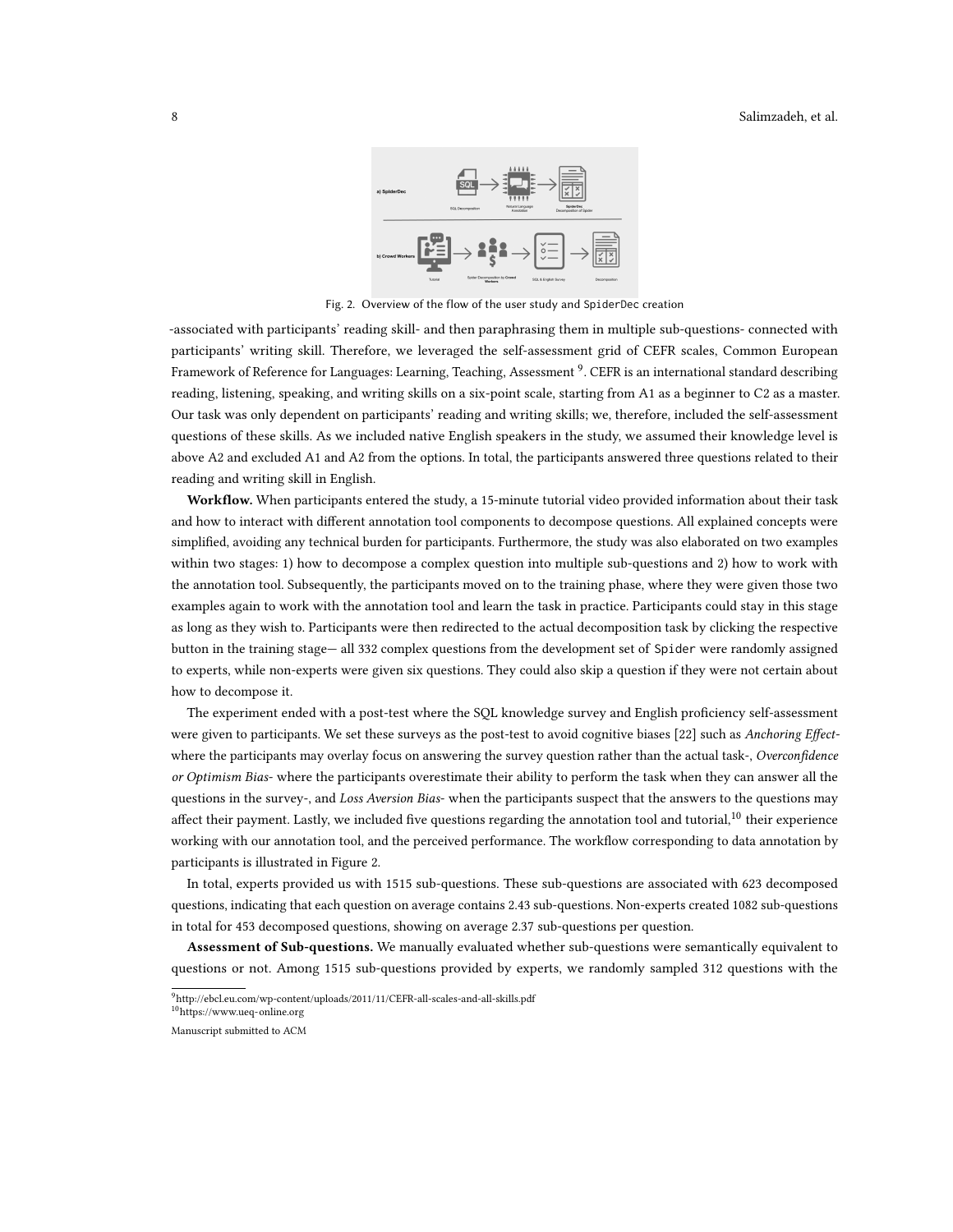| Table 2. Example evaluation of a participant's sub-questions |                                                                                                                       |  |  |  |  |  |
|--------------------------------------------------------------|-----------------------------------------------------------------------------------------------------------------------|--|--|--|--|--|
|                                                              | <b>Question:</b> What is the country with the most number of TV channels and how many does it have?                   |  |  |  |  |  |
| Correct                                                      | Which country has the most number of TV<br>channels? What is target country and how<br>many TV channels does it have? |  |  |  |  |  |
| Partially<br>Correct                                         | Which country appears in the list of TV chan-<br>nels the most times? How many TV channels<br>does this country have? |  |  |  |  |  |
| <b>Incorrect</b>                                             | What are TV channels in the countries?                                                                                |  |  |  |  |  |

<span id="page-8-1"></span><span id="page-8-0"></span>Table 3. Accuracy of the Text-to-SQL pipeline on Spider and Table 4. Number of correct SQL predictions out of 332 complex

| SpiderDec reported on hard and extra hard questions. |                |       |      |       | questions on Spider and SpiderDec in the Text-to-SQL pipeline. |                            |     |     |     |  |
|------------------------------------------------------|----------------|-------|------|-------|----------------------------------------------------------------|----------------------------|-----|-----|-----|--|
|                                                      | <b>Dataset</b> | Total | Hard | Extra |                                                                | Dataset Oues. #Hard #Extra |     |     |     |  |
|                                                      | I Spider       | 0.3   | 0.37 | 0.23  |                                                                | Spider 100                 |     | 62  | 38  |  |
|                                                      | II SpiderDec   | 0.79  | 0.82 | 0.76  |                                                                | II SpiderDec 265           |     | 138 | 127 |  |
|                                                      | III Diff.      | 0.49  | 0.45 | 0.53  | Ш                                                              | Diff.                      | 165 | 76  | 89  |  |

confidence interval of 95% from the population size while we evaluated all sub-questions generated by non-experts. As we assured the quality of data generated by experts, we randomly sampled experts' sub-questions rather than checking all of them. We labeled the entire block of sub-questions as either correct, partially correct, or incorrect. Examples of sub-questions and the labels we assigned to them are provided in Table [2.](#page-8-0) We employed the following criteria to judge the equivalency of sub-questions to the original complex question.

- (2) Correct. If a participant's sub-questions include all concepts that appear in a question, it indicates that the question is semantically equivalent to the sub-questions. In that case, the entire block of sub-questions is assigned the highest score of 2.
- (1) Partially Correct. If the participant's decomposition misses one concept from the original question, a score of 1 is given to that. For example, if the question asks about the *name* and *birth date* and the participant only included name, we labelled the decomposition as 1.
- (0) Incorrect. Sub-questions that are either entirely incorrect, incomplete, or missed more than one concept from the original question.

Assessment of Sub-SQLs. To examine whether participants' decomposition leads to the Text-to-SQL pipeline performance boost, we employed our baseline,  $R^2SQL$ , which is also in line with our approach in Section [3.](#page-5-0) First, the baseline predicted the sub-SQLs. We then compared the execution result of the block of sub-questions with the execution result of the gold SQL query. We labeled the sub-SQL's either correct or incorrect. The block of the sub-SQL's is correct if its execution result is equivalent to the execution result of the gold SQL; otherwise, it is incorrect.

#### 5 RESULTS

#### 5.1 Performance of the baseline on SpiderDec (RQ1)

In RQ1, we examine to what extent the decomposition of complex questions affects the performance of the Text-to-SQL pipeline facing the challenge of complex SQL generation. We return to Table [3](#page-8-1) and Table [4](#page-8-1) for insights into the performance of the  $R^2SQL$  (cf. Section [3\)](#page-4-2) over the original dataset and decomposed set which is elaborated on each difficulty level.

The baseline predicted 100 questions correctly out of 332 questions in the development set, 62 questions among the hard and 38 questions from the extra hard division. On the other hand, after decomposing complex questions, the model predicted 165 more correct questions leading to 265 questions in total, including 138 hard questions and 127 extra hard questions (cf. Table [4\)](#page-8-1).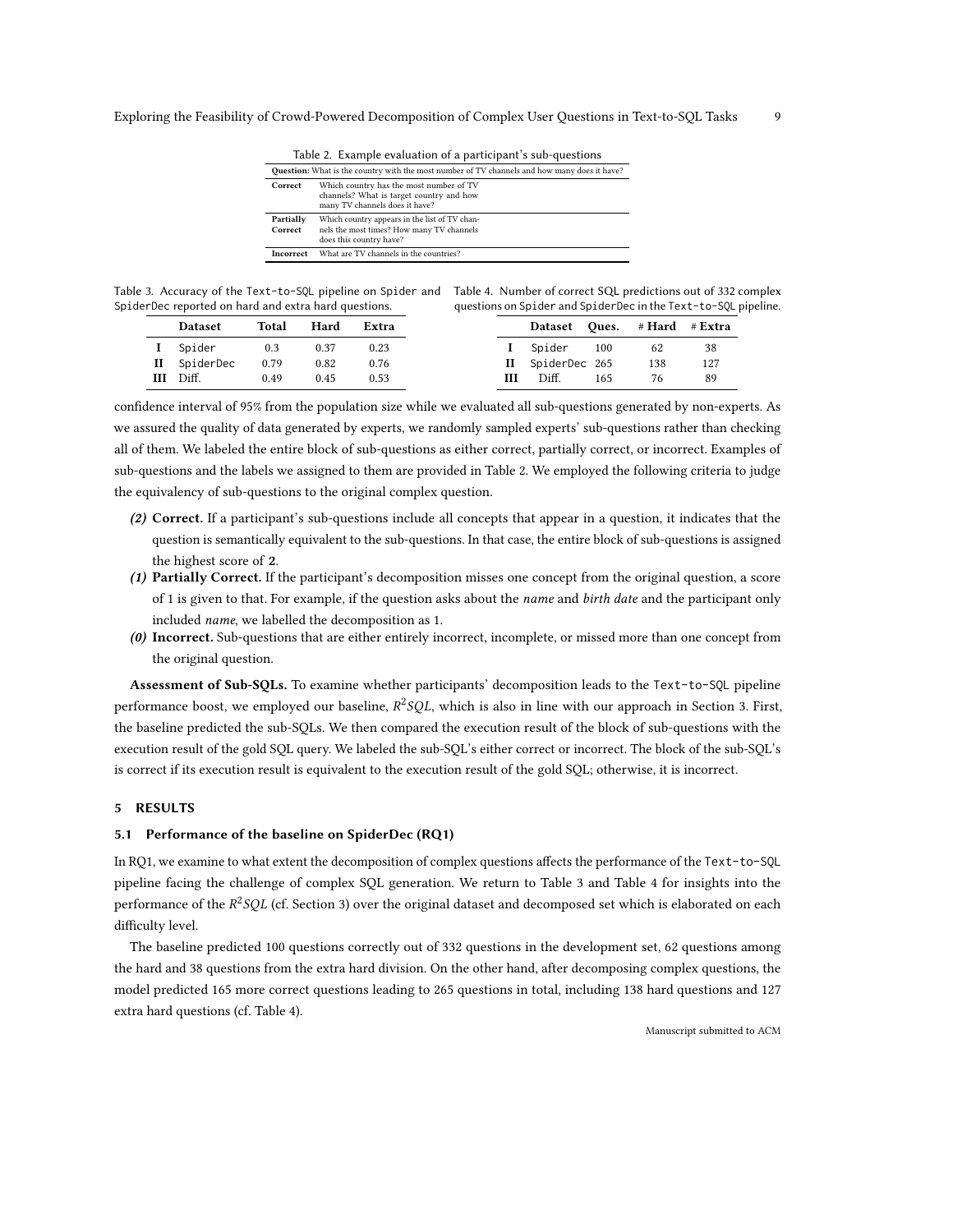Experts

49

Table 6. Errors generated by experts and non-experts Error Type Experts Non-

<span id="page-9-0"></span>Table 5. Distribution of complex keywords in Spider dev. set. The number of questions predicted correctly in the Text-to-SQL pipeline w/o de

| w/o decomposition is reported. |                                              |    |                               |          | Complex                                  |    | 49           |
|--------------------------------|----------------------------------------------|----|-------------------------------|----------|------------------------------------------|----|--------------|
|                                | <b>Keywords Total</b><br>Spider<br>SpiderDec |    | Sub-Ouestions<br>Missed Final | $\Omega$ | 24                                       |    |              |
|                                | NOT IN                                       | 46 | 18                            | 38       | Sub-Ouestions                            |    |              |
| Н                              | <b>EXCEPT</b>                                | 32 | 4                             | 21       | Missed One Keyword                       | 8  | 19           |
| ш                              | <b>UNION</b>                                 | 11 |                               |          | Different Interpretation<br>of Ouestions |    | $\mathbf{0}$ |
|                                | Total                                        | 89 | 22                            | 64       | Other                                    |    | 44           |
|                                |                                              |    |                               |          | Total                                    | 27 | 136          |

By comparing the execution accuracy of the baseline on Spider and SpiderDec, we observed that the accuracy on complex data raised from 0.3 to 0.79, (cf. Table [3\)](#page-8-1). We note that the contribution of decomposition on performance gain to each division of data is nearly the same, with 76 and 89 more correct questions for hard and extra hard, respectively.

In Section [3,](#page-4-2) we discussed that sub-questions for keywords NOT IN, EXCEPT, and UNION are still hard, being less difficult than the original question. To gain insight on the impact of decomposition on complex keywords, we focus on Table [5.](#page-9-0) For the NOT IN keyword, the baseline predicted 18 questions out of 46 from the original Spider while this number increased to 38 considering the SpiderDec. Similarly, this number raised from 4 to 21 for the EXCEPT keyword, and from 0 to 5 for the UNION. Although the decomposition did not lead to the sub-questions with an easy or medium difficulty level for these complex data, the baseline outperformed significantly on SpiderDec. Given these observations, we can see the benefit of decomposition on all types of complex questions.

Looking deeper, we also examined the cases where the Text-to-SQL model failed to predict the correct SQL query even after the decomposition had applied, which is 67 questions in total. We classified the majority of errors into two groups. Table [7](#page-10-0) shows more examples for each category. This is understandable since the decomposition task only simplifies questions by breaking them down into multiple questions. As mentioned earlier, as it does not add any additional knowledge to sub-questions, they do not contribute to any solutions for the following issues.

- Implicit Column Names: Within this group of questions, some of the column names in the SQL query are implicitly mentioned in the question, so the Text-to-SQL model requires to infer them. For instance, we have this question. Which airlines have departing flights from both APG and CVO airports? The column SourceAirport should be inferred from the phrase departing flights
- General Knowledge or Table Content: This group of questions includes one or multiple values of the tables. Sometimes these table values are considered general knowledge. Within this example, What is the name of a country that has the shortest life expectancy in Asia?, Asia is the continent, so the model needs to know this general knowledge or recognize it as the table content.

#### <span id="page-9-1"></span>5.2 Performance of Crowd Workers on Decomposition Task (RQ2)

RQ2 investigates to what extent crowd workers can decompose complex question compared to the oracle decomposition. We first report the result of SQL knowledge survey and English proficiency. Then, we examine to what extent the decomposition leads to an accuracy boost with decomposition compared to existing Text-to-SQL pipeline.

In the SQL knowledge survey, all five SQL experts assessed themselves as level (4). By manually evaluating the concept definitions, we verified that all of the answers were correct and the experts had sufficient SQL knowledge to carry out the task. In terms of reading and writing skills in English, all experts had the highest levels, C2. Manuscript submitted to ACM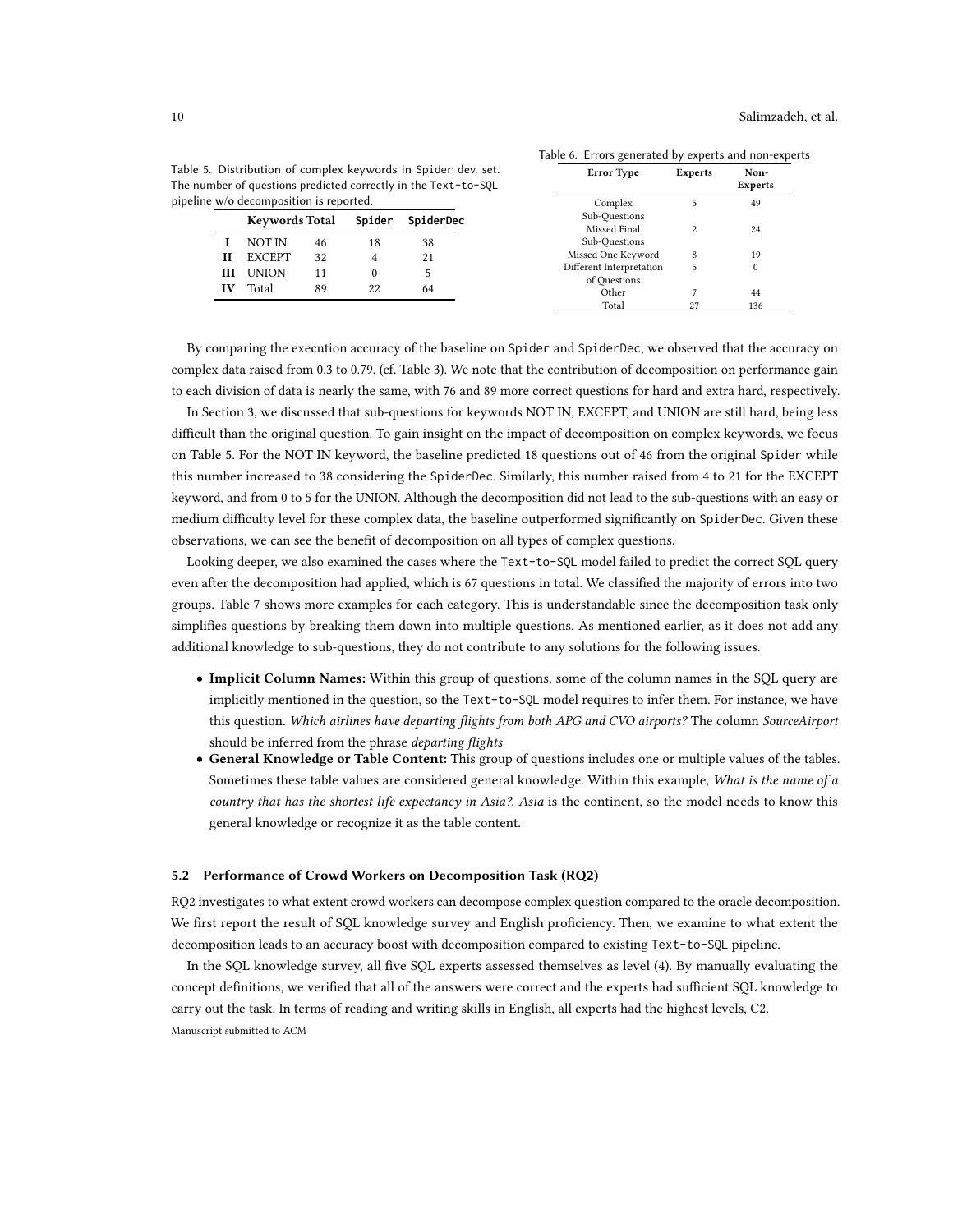<span id="page-10-0"></span>

| <b>Implicit Column Names</b>       |                                                                                                                                                                       |
|------------------------------------|-----------------------------------------------------------------------------------------------------------------------------------------------------------------------|
| Src. or Dest. Airport              | Which city has most number of <i>departing flights?</i>                                                                                                               |
|                                    | SELECT T1. City FROM airports AS T1 JOIN flights AS T2 ON<br>T1. AirportCode = T2. SourceAirport GROUP BY T1. City ORDER BY count(*) DESC<br>$LIMIT$ 1                |
| <b>Current Address</b>             | What are the last name of the students who live in North Carolina                                                                                                     |
|                                    | SELECT T1. last name FROM Students AS T1 JOIN Addresses AS T2 ON<br>T1. current address id = T2. address id<br><b>WHERE</b> T2. state province county="NorthCarolina" |
| General Knowledge or Table Content |                                                                                                                                                                       |
| Continent                          | What is the name of country that has the shortest life expectancy in Asia?                                                                                            |
|                                    | <b>SELECT</b> Name FROM country WHERE Continent = "Asia" ORDER BY LifeExpectancy<br>LIMIT <sub>1</sub>                                                                |

Table 7. Example of errors remain after adding the decomposition stage to the Text-to-SQL pipeline

Language Which cities are in European countries where English is the official language?

SELECT T3. Name FROM country AS T3 JOIN countrylanguage AS T4 ON T3. Code = T4. CountryCode WHERE T4. IsOfficial = "T" AND T4. Language = "English"

<span id="page-10-1"></span>Table 8. Decomposition performance of experts and non-experts reported in percentage

Table 9. Accuracy of the Text-to-SQL pipeline on Spider dev. set and decomposed data created by experts and non-experts

|                 | Total | Hard | Extra |                        | Total | Hard | Extra |
|-----------------|-------|------|-------|------------------------|-------|------|-------|
|                 |       |      |       | I Spider               | 0.3   | 0.37 | 0.23  |
| <b>I</b> Expert | 61.8  | 64.9 | 59.5  | II Experts             | 0.76  | 0.75 | 0.77  |
| II Non-Experts  | 48    | 55.6 | 40    | <b>III</b> Non-Experts | 0.59  | 0.69 | 0.5   |

In total, 83 non-experts provided us with 67 SQL concept definitions when self-assessing their knowledge as level (3) or (4). All 67 definitions were labeled as incorrect. This result suggests that our non-experts group indeed did not have any background knowledge in SQL. Evaluating non-experts' English proficiency in reading and writing, we found that their skills were distributed within the level of B1 to C2. We observed 26.8% of non-experts with level B (B1, B2) and the remaining 73.1% with level C (C1, C2) in reading. In writing, we reported these numbers as 29.2% and 70.7% with level B and level C, respectively. Regarding the demographic data, among non-experts, 35.7% were female, and 62.4% were male. The ean age of participants was 32, with a minimum of 18 years and a maximum of 55 years.

Table [8](#page-10-1) illustrates the decomposition performance of experts. We applied our decomposition approach to the hard and extra hard division of the Spider development set and evaluated the experts' performance in each division separately. Experts were able to decompose 61.8% of questions correctly contributed to 64.9% on hard division and 59.5% on extra hard. Although the performance on hard division is higher than the extra hard, the low difference between these two numbers suggest that the difficulty of questions does not impact the experts' decomposition performance. On the other hand, we reported that non-experts decompose 48% of questions, with 55.6% and 40% separately on hard and extra hard questions. As the performance of non-experts on hard questions is higher than extra hard questions, we can see that non-experts perceived the extra hard question as more difficult than the hard ones.

In addition to decomposition performance, we examined the potential benefit of experts' decomposition on Text-to-SQL pipeline accuracy. The accuracy on the original development set of Spider is calculated as 0.3, particularly 0.37 and 0.23 on hard and extra hard questions. Table [9](#page-10-1) presents the accuracy of the baseline on the Spider and the decomposed Manuscript submitted to ACM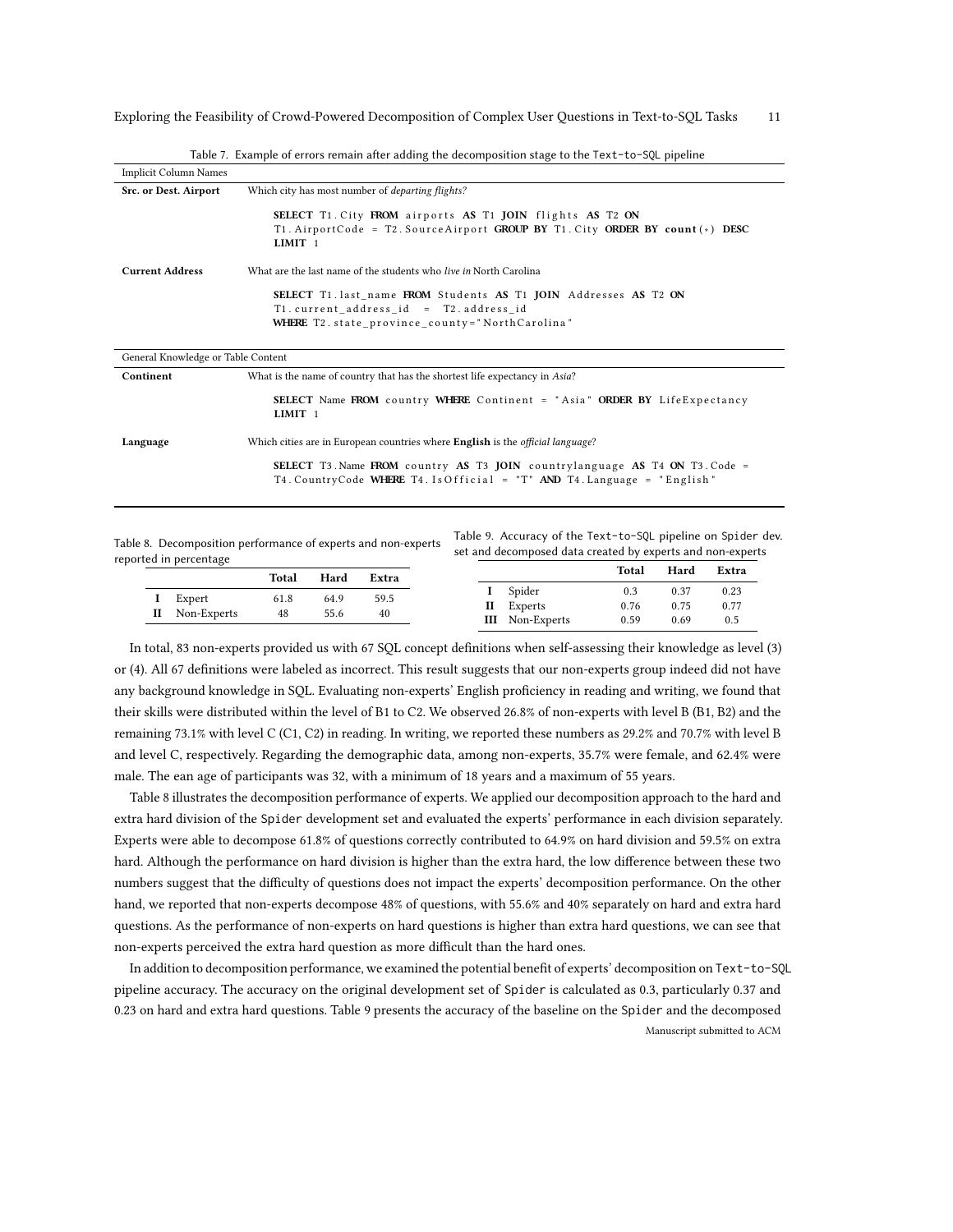questions by crowd workers. In terms of the accuracy boost, experts' decomposition led to 0.76 accuracy on complex questions split to 0.75 and 0.77 for hard and extra hard. We can also see that experts contributed more to improving the accuracy on extra hard questions from 0.23 to 0.77 (+0.54). Non-experts decomposition also prompted 0.59 accuracy on the complex questions, with 0.69 and 0.5 accuracies on hard and extra hard questions. Furthermore, we found that experts outperformed non-experts (accuracy 0.76 vs. 0.59), which is also in line with our finding regarding the decomposition performance. In contrast to experts, non-experts impact more on hard data, with 0.32 and 0.27 boost on hard and extra hard, respectively. Experts decomposition remarkably increased the accuracy for extra hard questions while non-experts decomposition contributed more to hard questions. In other words, the results demonstrate that when question difficulty increases, non-experts' performance deviates from the experts.

Taking these analyses further, we can see that the performance of experts (0.76) is in line with the accuracy boost achieved by SpiderDec (0.79). SpiderDec is created according to guideline in [3](#page-4-2) based on SQL gold query while decomposition by experts only applied on natural language questions.

In terms of English proficiency, we also found that the reading and writing skill of non-experts significantly affected their decomposition performance. As the number of experts was limited, we only analyzed the impact of reading and writing factors in the non-experts group measured by a two-way ANOVA test. The test considered reading and writing as factors; the main effects were examined where  $\alpha = 0.05$ . For post-hoc analysis, the Tukey HSD pairwise test was used. We found that non-experts with level B1 in writing and reading significantly had lower performance than other levels. These results suggest that we can gain higher performance if we pre-screen the participants and reject those with reading and writing skills of B1.

Among the data created by experts, 37.6% of the provided decomposition were identified as errors, 6% were partially correct, and the remaining 31.4% were incorrect. On the other hand, among the decomposed questions created by non-experts, we observed 51.8% of the decompositions were error, with 13% and 38.8% were labeled as partially correct and incorrect, respectively. Taking this analysis further, we also examined different types and frequencies of errors produced by experts and non-expert, illustrated in Table [6.](#page-9-0) We subjectively categorized the error types into two groups: recoverable errors and costly errors.

Recoverable Errors. These are errors that can be fixed through a relatively simple post-hoc analysis without modifying the decomposed queries substantially, either through expert intervention or through algorithmic interventions.

Costly Errors. These errors cannot be fixed easily through post-hoc analysis without modifying the decomposed queries significantly. Experts would need to rewrite one or more complete sub-queries to fix such errors.

We also manually checked the errors and classified them into five groups. We first introduce these types. We then determine which of them are recoverable and which are costly. Examples for each categories are shown in Table [10.](#page-12-0)

Complex Sub-Questions: Sub-questions in this group have the same difficulty level as the corresponding questions. Participants cannot identify how to break down the questions to make it less difficult, so they only paraphrase the question or write down sub-questions as complex as the questions. This type of error can be easily detected automatically by comparing the difficulty level of the sub-SQL queries to the gold SQL queries. However, it is a costly error. An expert is required to revise this decomposition or rewrite it from scratch, having monetary and time costs. As expected, this type of error mainly occurred for non-experts as they do not have sufficient knowledge to determine how complex their sub-questions are. An example, in Row I in Table [10,](#page-12-0) sub-questions are only the paraphrased form of the question. Converting them to SQL, their SQL queries are as complex as the question. Alternative sub-questions could be (i) which student owns a cat as a pet? (ii) which students are not among them? (iii) return their age and major.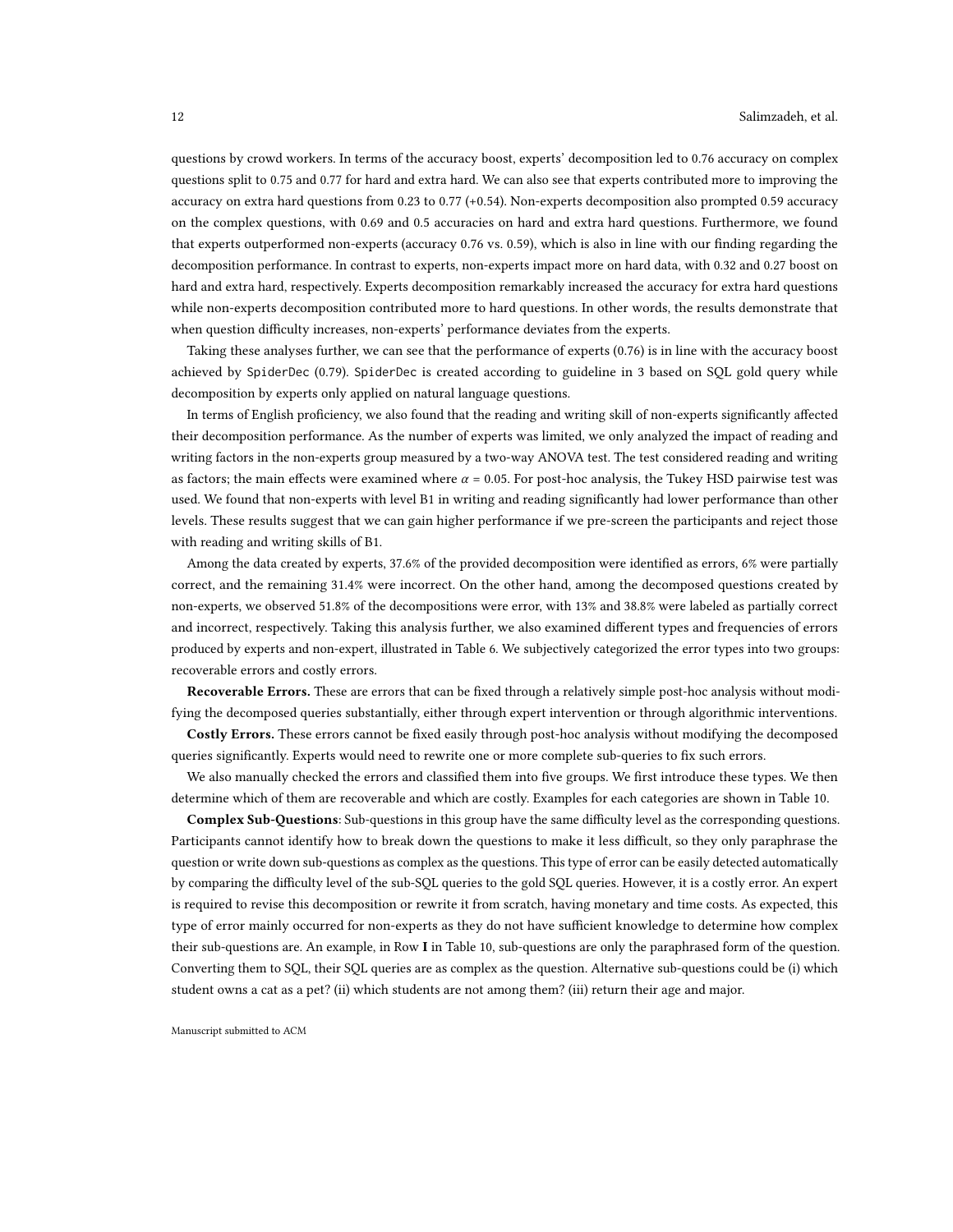Missed Final Sub-Questions. Sub-questions in this category are nearly correct, only missing the last sub-question required to return the target result set. By comparing the execution result of the question and the sub-questions, we can determine the existence of some errors. However, it is difficult to identify whether the errors fit in this group. An expert is needed to identify this error category manually. Similarly, the experts should write down the final sub-question. Therefore, this error type is among costly errors, while their recovery leads to remarkable performance gain. This error is more frequent among non-experts than experts which also intuitively make sense. To resolve the sub-questions in the Row II, we need to add this sub-question: which airports are not among those lists? Find their name.

Missed One Keyword: Sub-questions are one keyword away from the related questions. When Participants created decomposition data, they skipped or modified one keyword of the questions in their sub-questions. This type of error could mistakenly happen, or participants may not understand the role of the keyword, so they did not take that keyword into account. This error can be automatically discovered and revised by adapting an attention model to identify keywords. So, they are recoverable errors. This group of errors is the most frequent error type among experts. The sub-questions in the example of Row III skipped the word Currently. According to the tables associated with the question, students both have a current and permanent address. So, the term *Currently* plays an important role in distinguishing which columns to return.

Different Interpretation of Questions: For some questions, participants interpret them differently from what existed in the gold standard. Although these interpretations are valid, we mark them as an error because of different execution results with the corresponding questions. As resolving this error requires rewriting the sub-questions, we classify them as a costly error. Only Experts generate this type of error. Looking into the example of Row IV, we can see that the word *predominant* can be interpreted differently. Does it mean that the language is official? Does it mean the language is spoken with the highest percentage? Although both interpretations could be correct, the second meaning is incorporated into the dataset.

Other: Sub-questions within this error category are partly correct or thoroughly incorrect. Participants' sub-questions are not satisfied with the condition of being semantically equivalent to the corresponding questions. Finding and resolving such errors are not only time-consuming, but also they require the cost of expert interventions.

<span id="page-12-0"></span>

| Examples                                            |                                                                                                                                                                          |  |  |  |  |  |  |
|-----------------------------------------------------|--------------------------------------------------------------------------------------------------------------------------------------------------------------------------|--|--|--|--|--|--|
| <b>I. Complex Sub-Ouestions</b>                     | Question: What major is every student who does not own a cat as a pet, and also how old are they?<br><b>Sub-Ouestions</b>                                                |  |  |  |  |  |  |
|                                                     | • How old are the students who do not own a cat as a pet?                                                                                                                |  |  |  |  |  |  |
|                                                     | • What major is each student which does not own a cat?                                                                                                                   |  |  |  |  |  |  |
| II. Missed Final Sub-Ouestions                      | <b>Question:</b> Find the name of airports which do not have any flight in and out?<br><b>Sub-Ouestions</b>                                                              |  |  |  |  |  |  |
|                                                     | • Which airports are source airports?                                                                                                                                    |  |  |  |  |  |  |
|                                                     | • Which airports are destination airports?                                                                                                                               |  |  |  |  |  |  |
| III. Missed One Keyword                             | Question: Find the last name of the students who currently live in the state of North Carolina but have not<br>registered in any degree program.<br><b>Sub-Ouestions</b> |  |  |  |  |  |  |
|                                                     | • List the address ids of all addresses in North Carolina.                                                                                                               |  |  |  |  |  |  |
|                                                     | • Find the student whose address corresponds with the list in North Carolina.                                                                                            |  |  |  |  |  |  |
|                                                     | • Find which of these students have not enrolled in any degree program?                                                                                                  |  |  |  |  |  |  |
|                                                     | • Find the surnames associated with these students who have not enrolled and live in North Carolina.                                                                     |  |  |  |  |  |  |
| IV. Different Interpretation of<br><b>Ouestions</b> | <b>Question:</b> Count the number of countries for which Spanish is the predominantly spoken language.                                                                   |  |  |  |  |  |  |
|                                                     | <b>Sub-Questions</b>                                                                                                                                                     |  |  |  |  |  |  |
|                                                     | • What countries speak Spanish?                                                                                                                                          |  |  |  |  |  |  |
|                                                     | • Given Spanish countries, count the number of officials.                                                                                                                |  |  |  |  |  |  |

|  | Table 10. Examples of error generated by experts and non-experts |  |  |  |  |  |  |
|--|------------------------------------------------------------------|--|--|--|--|--|--|
|--|------------------------------------------------------------------|--|--|--|--|--|--|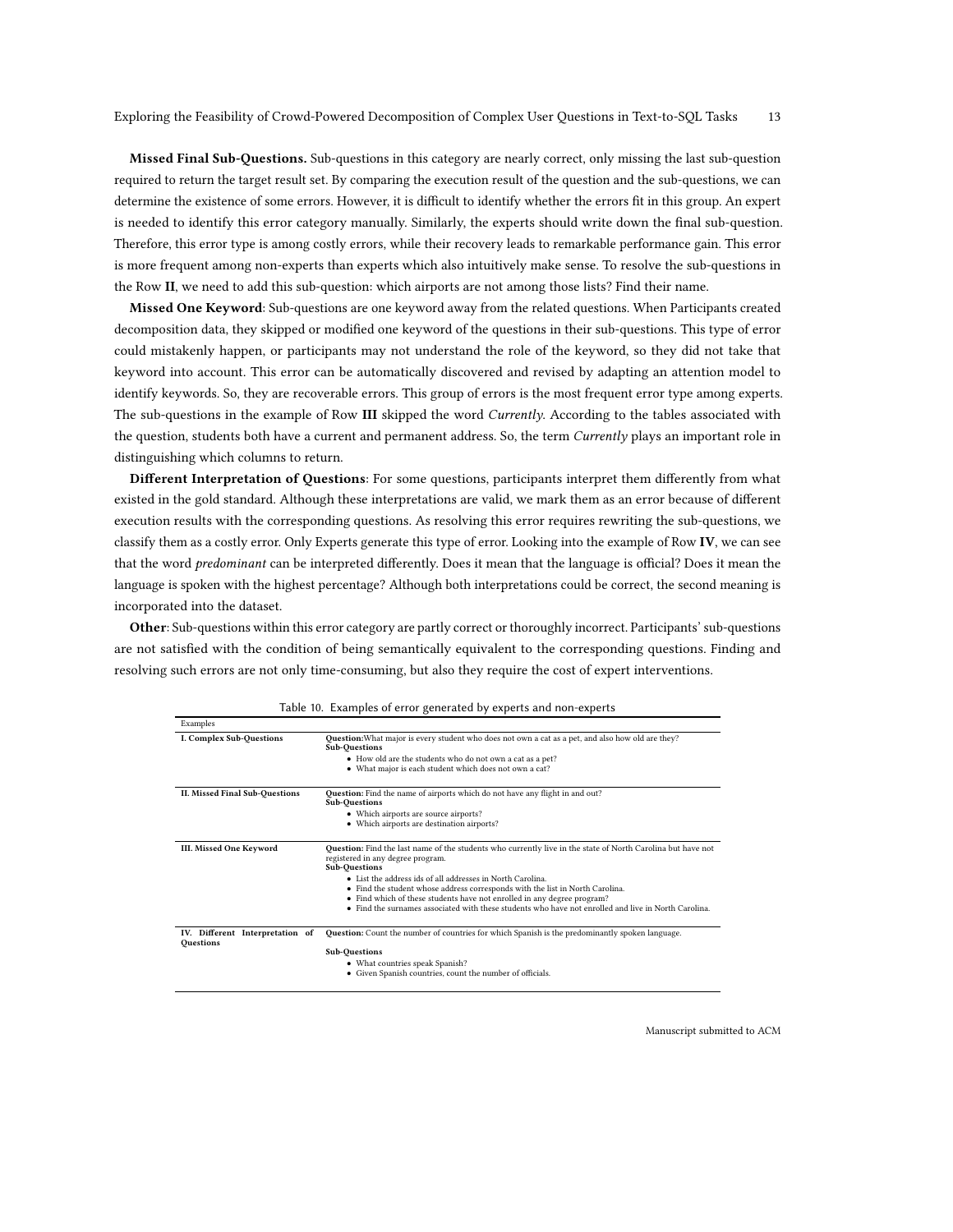# 6 DISCUSSION

This study shows that decomposition leads to the accuracy boost for the Text-to-SQL pipeline on complex questions. This can begin to shed light on the influence of decomposition as a promising approach in improving the accuracy of Text-to-SQL tasks. As the follow-up study, we can build a fully automatic ML-based decomposition model integrated into the existing Text-to-SQL pipeline. For training such a model, it is crucial to collect a substantial amount of labeled data, such as decomposition of the family of Spider dataset. Our findings support the evidence of employing crowd workers for this task as a scalable method. According to our error analysis in [5.2,](#page-9-1) a fully automatic decomposition model might face several challenges. Among five error groups discussed in [5.2,](#page-9-1) the major challenges for automatic decomposition can be error types of Complex Sub-Questions and Missed One Keyword. Circumventing the challenge of Complex Sub-Questions is difficult since verifying the sufficient level a question should be broken down is difficult for even a human. There is a trade-off between the granularity of sub-questions and their complexity. The fine-grained the sub-questions, the less complex sub-questions we have. However, we might oversimplify questions that are not required at all. In terms of Missed One Keyword challenge, we demand an attention model to identify the keywords within the questions and evaluate whether those keywords existed in the sub-questions. Many of these keywords are dependent on the schema of tables. However, the attention model in training would not be enough.

Caveats and Limitations. We had an imbalance number of SQL experts, restricting us from gaining insight into their performance individually and employing any statistical tests. We also did not consider workflows to optimize decomposition such as aggregation of crowd-workers' answers and double-checking their decomposition answers by experts, which means that it would be possible to achieve higher accuracy than what we observed in our work when optimized. Furthermore, we only leveraged one Text-to-SQL model in our study. Although our decomposition approach is independently defined of any Text-to-SQL models, a comprehensive analysis of state-of-the-arts Text-to-SQL models can give us a better insight into the impact of decomposition on different models.

#### 7 CONCLUSIONS

This paper explores the feasibility of decomposing complex user questions within the Text-to-SQL pipeline as a means to circumvent one of the significant shortcomings of Text-to-SQL models in complex SQL generation (RQ1). We first adapted the decomposition on the development set of the Spider dataset, breaking complex questions down into simpler sub-questions in a way that Text-to-SQL models can convert them correctly to corresponding SQL queries. We then investigated the feasibility of leveraging crowd workers to produce sufficient training data for building a ML-based model decomposing complex questions automatically (RQ2).

We defined the decomposition task for complex questions in which a complex question is split into multiple subsequent sub-questions. Having assessed the decomposition approach on complex questions in Spider dev. set (SpiderDec), we found that the accuracy raised remarkably from 30% to 79%. Our results support the evidence of decomposition as a promising approach to boost the performance of existing Text-to-SQL pipelines.

We then examined the performance of 88 crowd workers on decomposing the natural language questions within the development set of Spider. Compared to the accuracy boost of 153% (30% to 76%) as a result of the decomposition carried out by a small group of SQL experts ( $N = 5$ ), decomposition by non-expert crowd workers ( $N = 83$ ) led to an accuracy boost of over 96% (30% to 59%). Our findings show that crowd workers can effectively decompose complex user questions and thereby aid in creating training data at a beneficial scale for generalization of decomposition in Text-to-SQL pipelines.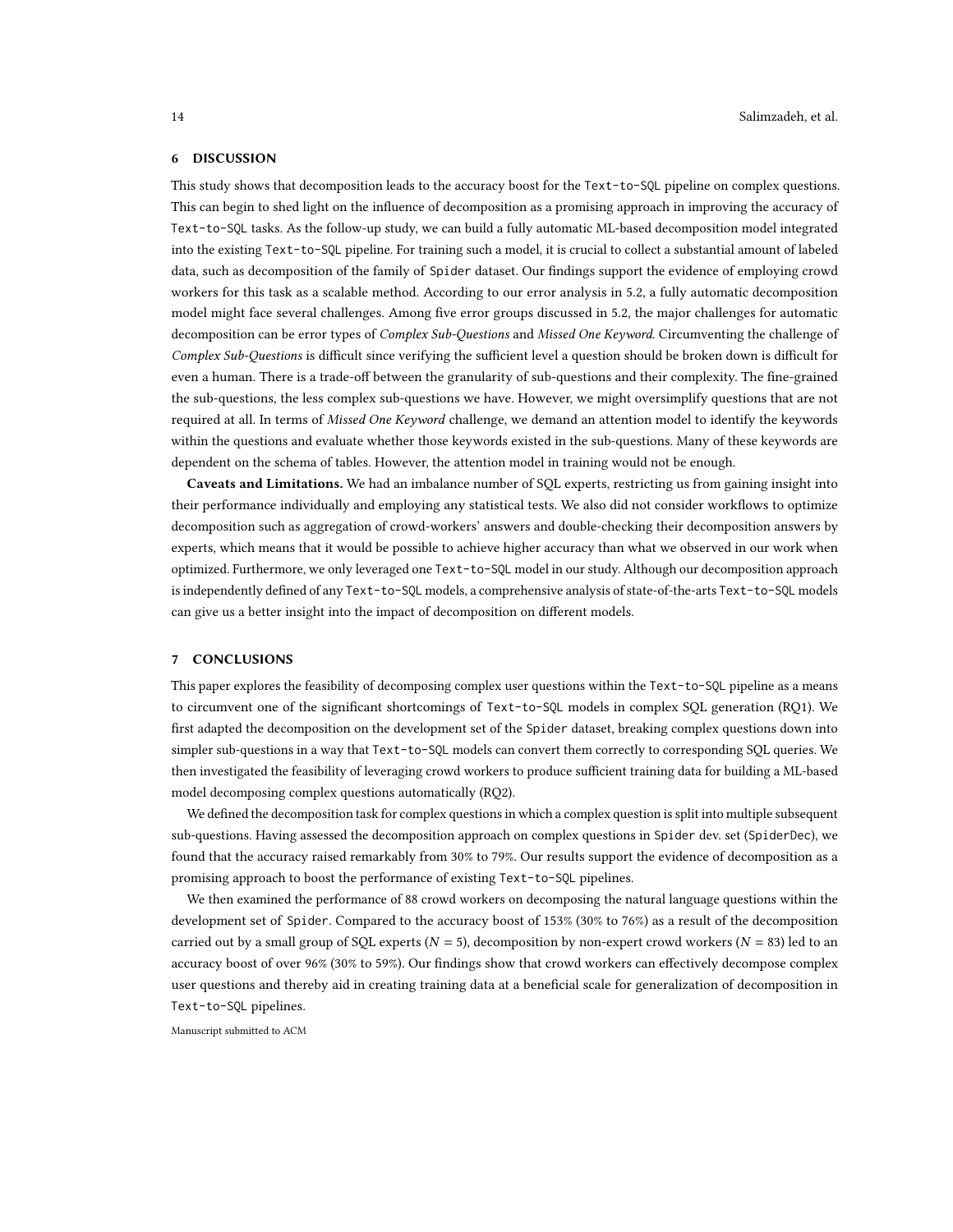Exploring the Feasibility of Crowd-Powered Decomposition of Complex User Questions in Text-to-SQL Tasks 15

#### REFERENCES

- <span id="page-14-4"></span>[1] I. Androutsopoulos, G.D. Ritchie, and P. Thanisch. 1995. Natural language interfaces to databases - an introduction. Natural Language Engineering 1, 1 (1995), 29–81.<https://doi.org/10.1017/S135132490000005X>
- <span id="page-14-18"></span>[2] Sinem Aslan, Sinem Emine Mete, Eda Okur, Ece Oktay, Nese Alyuz, Ergin Utku Genc, David Stanhill, and Asli Arslan Esme. 2017. Human Expert Labeling Process (HELP): Towards a Reliable Higher-order User State Labeling Process and Tool to Assess Student Engagement. Educational Technology archive 57 (2017), 53–59.
- <span id="page-14-0"></span>[3] Jonathan Berant, Andrew Chou, Roy Frostig, and Percy Liang. 2013. Semantic Parsing on Freebase from Question-Answer Pairs. In Proceedings of the 2013 Conference on Empirical Methods in Natural Language Processing. Association for Computational Linguistics, Seattle, Washington, USA, 1533–1544.<https://aclanthology.org/D13-1160>
- <span id="page-14-14"></span>[4] Michael S. Bernstein, Greg Little, Robert C. Miller, Björn Hartmann, Mark S. Ackerman, David R. Karger, David Crowell, and Katrina Panovich. 2010. Soylent: A Word Processor with a Crowd Inside. In Proceedings of the 23nd Annual ACM Symposium on User Interface Software and Technology (UIST '10). Association for Computing Machinery, New York, NY, USA, 313–322.<https://doi.org/10.1145/1866029.1866078>
- <span id="page-14-7"></span>[5] Ben Bogin, Jonathan Berant, and Matt Gardner. 2019. Representing Schema Structure with Graph Neural Networks for Text-to-SQL Parsing. In Proceedings of the 57th Annual Meeting of the Association for Computational Linguistics. Association for Computational Linguistics, Florence, Italy, 4560–4565.<https://doi.org/10.18653/v1/P19-1448>
- <span id="page-14-8"></span>[6] Ben Bogin, Matt Gardner, and Jonathan Berant. 2019. Global Reasoning over Database Structures for Text-to-SQL Parsing. In Proceedings of the 2019 Conference on Empirical Methods in Natural Language Processing and the 9th International Joint Conference on Natural Language Processing (EMNLP-IJCNLP). Association for Computational Linguistics, Hong Kong, China, 3659–3664.<https://doi.org/10.18653/v1/D19-1378>
- <span id="page-14-11"></span>[7] Ruichu Cai, Jinjie Yuan, Boyan Xu, and Zhifeng Hao. 2021. SADGA: Structure-Aware Dual Graph Aggregation Network for Text-to-SQL. CoRR abs/2111.00653 (2021). arXiv:2111.00653<https://arxiv.org/abs/2111.00653>
- <span id="page-14-13"></span>[8] Yitao Cai and Xiaojun Wan. 2020. IGSQL: Database Schema Interaction Graph Based Neural Model for Context-Dependent Text-to-SQL Generation. In Proceedings of the 2020 Conference on Empirical Methods in Natural Language Processing (EMNLP). Association for Computational Linguistics, Online, 6903–6912.<https://doi.org/10.18653/v1/2020.emnlp-main.560>
- <span id="page-14-1"></span>[9] Giovanni Campagna, Rakesh Ramesh, Silei Xu, Michael Fischer, and Monica S. Lam. 2017. Almond: The Architecture of an Open, Crowdsourced, Privacy-Preserving, Programmable Virtual Assistant. In Proceedings of the 26th International Conference on World Wide Web (WWW '17). International World Wide Web Conferences Steering Committee, Republic and Canton of Geneva, CHE, 341–350.<https://doi.org/10.1145/3038912.3052562>
- <span id="page-14-9"></span>[10] Ruisheng Cao, Lu Chen, Zhi Chen, Yanbin Zhao, Su Zhu, and Kai Yu. 2021. LGESQL: Line Graph Enhanced Text-to-SQL Model with Mixed Local and Non-Local Relations. In Proceedings of the 59th Annual Meeting of the Association for Computational Linguistics and the 11th International Joint Conference on Natural Language Processing (Volume 1: Long Papers). Association for Computational Linguistics, Online, 2541–2555. [https:](https://doi.org/10.18653/v1/2021.acl-long.198) [//doi.org/10.18653/v1/2021.acl-long.198](https://doi.org/10.18653/v1/2021.acl-long.198)
- <span id="page-14-15"></span>[11] Tommaso Caselli and Oana Inel. 2018. Crowdsourcing StoryLines: Harnessing the Crowd for Causal Relation Annotation. In Proceedings of the Workshop Events and Stories in the News 2018. Association for Computational Linguistics, Santa Fe, New Mexico, U.S.A, 44-54. [https:](https://aclanthology.org/W18-4306) [//aclanthology.org/W18-4306](https://aclanthology.org/W18-4306)
- <span id="page-14-10"></span>[12] Zhi Chen, Lu Chen, Yanbin Zhao, Ruisheng Cao, Zihan Xu, Su Zhu, and Kai Yu. 2021. ShadowGNN: Graph Projection Neural Network for Text-to-SQL Parser. In Proceedings of the 2021 Conference of the North American Chapter of the Association for Computational Linguistics: Human Language Technologies. Association for Computational Linguistics, Online, 5567–5577.<https://doi.org/10.18653/v1/2021.naacl-main.441>
- <span id="page-14-5"></span>[13] DongHyun Choi, Myeong Cheol Shin, EungGyun Kim, and Dong Ryeol Shin. 2021. RYANSQL: Recursively Applying Sketch-based Slot Fillings for Complex Text-to-SQL in Cross-Domain Databases. Computational Linguistics 47, 2 (June 2021), 309–332. [https://doi.org/10.1162/coli\\_a\\_00403](https://doi.org/10.1162/coli_a_00403)
- <span id="page-14-16"></span>[14] Jonathan Corney, Andrew Lynn, Carmen Torres, Paola Di Maio, William Regli, Graeme Forbes, and Lynne Tobin. 2010. Towards crowdsourcing translation tasks in library cataloguing, a pilot study. In 4th IEEE International Conference on Digital Ecosystems and Technologies. 572–577. <https://doi.org/10.1109/DEST.2010.5610593>
- <span id="page-14-3"></span>[15] Deborah A. Dahl, Madeleine Bates, Michael Brown, William Fisher, Kate Hunicke-Smith, David Pallett, Christine Pao, Alexander Rudnicky, and Elizabeth Shriberg. 1994. Expanding the Scope of the ATIS Task: The ATIS-3 Corpus. In Human Language Technology: Proceedings of a Workshop held at Plainsboro, New Jersey, March 8-11, 1994.<https://aclanthology.org/H94-1010>
- <span id="page-14-17"></span>[16] Florian Daniel, Pavel Kucherbaev, Cinzia Cappiello, Boualem Benatallah, and Mohammad Allahbakhsh. 2018. Quality Control in Crowdsourcing: A Survey of Quality Attributes, Assessment Techniques, and Assurance Actions. ACM Comput. Surv. 51, 1, Article 7 (jan 2018), 40 pages. <https://doi.org/10.1145/3148148>
- <span id="page-14-12"></span>[17] Xiang Deng, Ahmed Hassan Awadallah, Christopher Meek, Oleksandr Polozov, Huan Sun, and Matthew Richardson. 2021. Structure-Grounded Pretraining for Text-to-SQL. In Proceedings of the 2021 Conference of the North American Chapter of the Association for Computational Linguistics: Human Language Technologies. Association for Computational Linguistics, Online, 1337–1350.<https://doi.org/10.18653/v1/2021.naacl-main.105>
- <span id="page-14-2"></span>[18] Li Dong and Mirella Lapata. 2016. Language to Logical Form with Neural Attention. In Proceedings of the 54th Annual Meeting of the Association for Computational Linguistics (Volume 1: Long Papers). Association for Computational Linguistics, Berlin, Germany, 33–43. [https://doi.org/10.18653/v1/](https://doi.org/10.18653/v1/P16-1004) [P16-1004](https://doi.org/10.18653/v1/P16-1004)
- <span id="page-14-6"></span>[19] Li Dong and Mirella Lapata. 2018. Coarse-to-Fine Decoding for Neural Semantic Parsing. In Proceedings of the 56th Annual Meeting of the Association for Computational Linguistics (Volume 1: Long Papers). Association for Computational Linguistics, Melbourne, Australia, 731–742.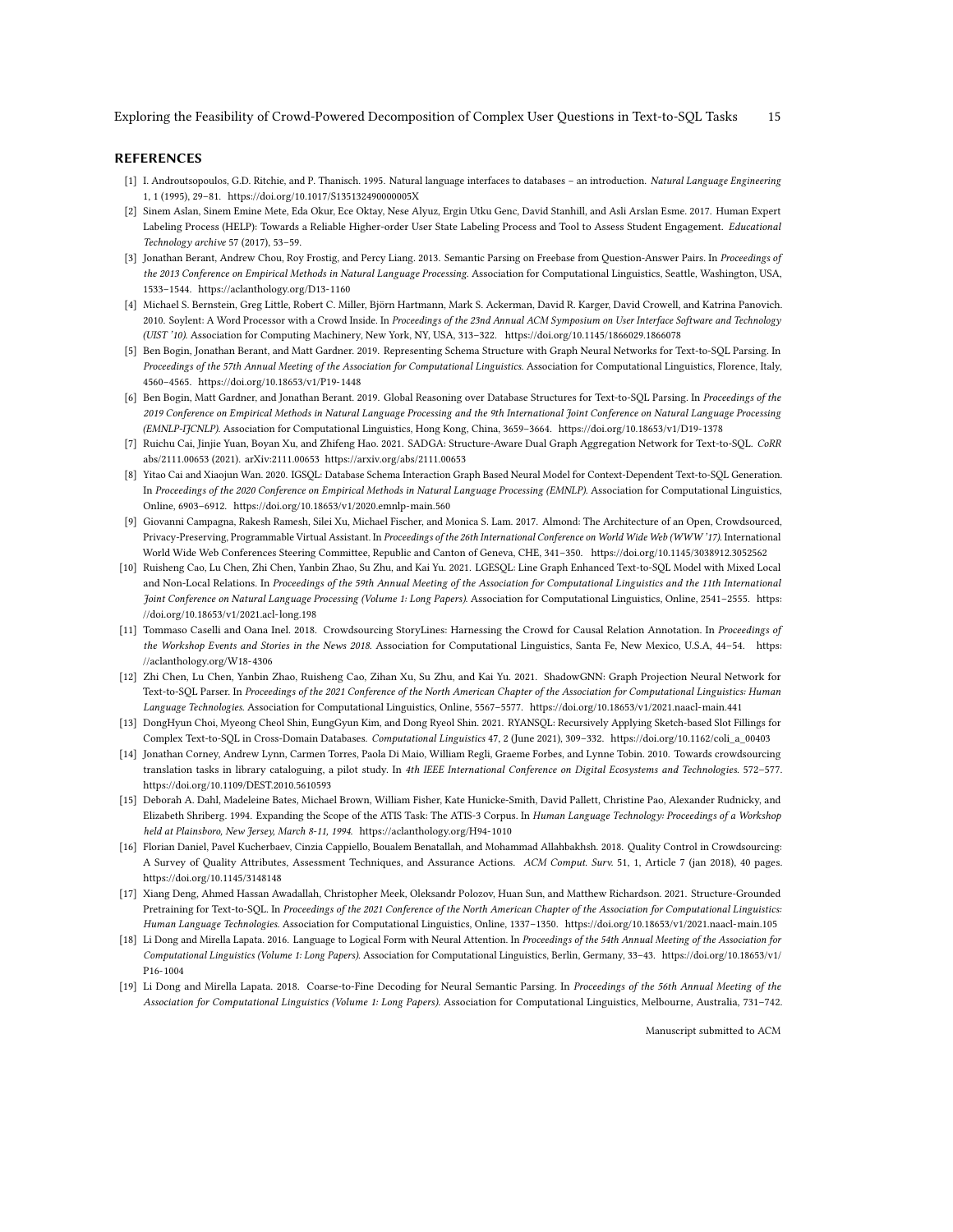<https://doi.org/10.18653/v1/P18-1068>

- <span id="page-15-6"></span>[20] Li Dong, Chris Quirk, and Mirella Lapata. 2018. Confidence Modeling for Neural Semantic Parsing. In Proceedings of the 56th Annual Meeting of the Association for Computational Linguistics (Volume 1: Long Papers). Association for Computational Linguistics, Melbourne, Australia, 743–753. <https://doi.org/10.18653/v1/P18-1069>
- <span id="page-15-11"></span>[21] Zhen Dong, Shizhao Sun, Hongzhi Liu, Jian-Guang Lou, and Dongmei Zhang. 2019. Data-Anonymous Encoding for Text-to-SQL Generation. In Proceedings of the 2019 Conference on Empirical Methods in Natural Language Processing and the 9th International Joint Conference on Natural Language Processing (EMNLP-IJCNLP). Association for Computational Linguistics, Hong Kong, China, 5405–5414.<https://doi.org/10.18653/v1/D19-1543>
- <span id="page-15-21"></span>[22] Tim Draws, Alisa Rieger, Oana Inel, Ujwal Gadiraju, and Nava Tintarev. 2021. A Checklist to Combat Cognitive Biases in Crowdsourcing. Proceedings of the AAAI Conference on Human Computation and Crowdsourcing 9, 1 (Oct. 2021), 48–59.<https://ojs.aaai.org/index.php/HCOMP/article/view/18939>
- <span id="page-15-13"></span>[23] Enrique Estellés-Arolas and Fernando González-Ladrón-De-Guevara. 2012. Towards an Integrated Crowdsourcing Definition. J. Inf. Sci. 38, 2 (apr 2012), 189–200.<https://doi.org/10.1177/0165551512437638>
- <span id="page-15-17"></span>[24] Shaoyang Fan, Ujwal Gadiraju, Alessandro Checco, and Gianluca Demartini. 2020. CrowdCO-OP: Sharing Risks and Rewards in Crowdsourcing. Proceedings of the ACM on Human-Computer Interaction 4, CSCW2 (2020), 1–24.
- <span id="page-15-0"></span>[25] Catherine Finegan-Dollak, Jonathan K. Kummerfeld, Li Zhang, Karthik Ramanathan, Sesh Sadasivam, Rui Zhang, and Dragomir Radev. 2018. Improving Text-to-SQL Evaluation Methodology. In Proceedings of the 56th Annual Meeting of the Association for Computational Linguistics (Volume 1: Long Papers). Association for Computational Linguistics, Melbourne, Australia, 351–360.<https://doi.org/10.18653/v1/P18-1033>
- <span id="page-15-16"></span>[26] Karën Fort, Gilles Adda, and K. Bretonnel Cohen. 2011. Last Words: Amazon Mechanical Turk: Gold Mine or Coal Mine? Computational Linguistics 37, 2 (June 2011), 413–420. [https://doi.org/10.1162/COLI\\_a\\_00057](https://doi.org/10.1162/COLI_a_00057)
- <span id="page-15-14"></span>[27] Ujwal Gadiraju, Sebastian Möller, Martin Nöllenburg, Dietmar Saupe, Sebastian Egger-Lampl, Daniel Archambault, and Brian Fisher. 2017. Crowdsourcing versus the laboratory: towards human-centered experiments using the crowd. In Evaluation in the crowd. Crowdsourcing and human-centered experiments. Springer, 6–26.
- <span id="page-15-19"></span>[28] Edwin Gamboa, Rahul Galda, Cindy Mayas, and Matthias Hirth. 2021. The Crowd Thinks Aloud: Crowdsourcing Usability Testing with the Thinking Aloud Method. In HCI International 2021 - Late Breaking Papers: Design and User Experience, Constantine Stephanidis, Marcelo M. Soares, Elizabeth Rosenzweig, Aaron Marcus, Sakae Yamamoto, Hirohiko Mori, Pei-Luen Patrick Rau, Gabriele Meiselwitz, Xiaowen Fang, and Abbas Moallem (Eds.). Springer International Publishing, Cham, 24–39.
- <span id="page-15-8"></span>[29] Yujian Gan, Xinyun Chen, Jinxia Xie, Matthew Purver, John R. Woodward, John Drake, and Qiaofu Zhang. 2021. Natural SQL: Making SQL Easier to Infer from Natural Language Specifications. In Findings of the Association for Computational Linguistics: EMNLP 2021. Association for Computational Linguistics, Punta Cana, Dominican Republic, 2030–2042.<https://doi.org/10.18653/v1/2021.findings-emnlp.174>
- <span id="page-15-15"></span>[30] Catherine Grady and Matthew Lease. 2010. Crowdsourcing Document Relevance Assessment with Mechanical Turk. In Proceedings of the NAACL HLT 2010 Workshop on Creating Speech and Language Data with Amazon's Mechanical Turk. Association for Computational Linguistics, Los Angeles, 172–179.<https://aclanthology.org/W10-0727>
- <span id="page-15-9"></span>[31] Jiaqi Guo, Zecheng Zhan, Yan Gao, Yan Xiao, Jian-Guang Lou, Ting Liu, and Dongmei Zhang. 2019. Towards Complex Text-to-SQL in Cross-Domain Database with Intermediate Representation. In Proceedings of the 57th Annual Meeting of the Association for Computational Linguistics. Association for Computational Linguistics, Florence, Italy, 4524–4535.<https://doi.org/10.18653/v1/P19-1444>
- <span id="page-15-4"></span>[32] Tong Guo and Huilin Gao. 2020. Content Enhanced BERT-based Text-to-SQL Generation. arXiv[:cs.CL/1910.07179](http://arxiv.org/abs/cs.CL/1910.07179)
- <span id="page-15-18"></span>[33] Lei Han, Kevin Roitero, Ujwal Gadiraju, Cristina Sarasua, Alessandro Checco, Eddy Maddalena, and Gianluca Demartini. 2019. The impact of task abandonment in crowdsourcing. IEEE Transactions on Knowledge and Data Engineering 33, 5 (2019), 2266–2279.
- <span id="page-15-1"></span>[34] Christopher G. Harris. [n. d.]. You're hired! an examination of crowdsourcing incentive models in human resource tasks. In in WSDM Workshop on Crowdsourcing for Search and Data Mining (CSDM. 15–18.
- <span id="page-15-5"></span>[35] Pengcheng He, Yi Mao, Kaushik Chakrabarti, and Weizhu Chen. 2019. X-SQL: reinforce schema representation with context. arXiv[:cs.CL/1908.08113](http://arxiv.org/abs/cs.CL/1908.08113)
- <span id="page-15-3"></span>[36] Gary G. Hendrix, Earl D. Sacerdoti, Daniel Sagalowicz, and Jonathan Slocum. 1978. Developing a Natural Language Interface to Complex Data. ACM Trans. Database Syst. 3, 2 (jun 1978), 105–147.<https://doi.org/10.1145/320251.320253>
- <span id="page-15-10"></span>[37] Jonathan Herzig, Peter Shaw, Ming-Wei Chang, Kelvin Guu, Panupong Pasupat, and Yuan Zhang. 2021. Unlocking Compositional Generalization in Pre-trained Models Using Intermediate Representations. ArXiv abs/2104.07478 (2021).
- <span id="page-15-20"></span>[38] Tobias Hossfeld, Christian Keimel, Matthias Hirth, Bruno Gardlo, Julian Habigt, Klaus Diepold, and Phuoc Tran-Gia. 2014. Best Practices for QoE Crowdtesting: QoE Assessment With Crowdsourcing. IEEE Transactions on Multimedia 16, 2 (2014), 541–558. [https://doi.org/10.1109/TMM.2013.](https://doi.org/10.1109/TMM.2013.2291663) [2291663](https://doi.org/10.1109/TMM.2013.2291663)
- <span id="page-15-2"></span>[39] Eduard Hovy, Mitchell Marcus, Martha Palmer, Lance Ramshaw, and Ralph Weischedel. 2006. OntoNotes: The 90% Solution. In Proceedings of the Human Language Technology Conference of the NAACL, Companion Volume: Short Papers. Association for Computational Linguistics, New York City, USA, 57–60.<https://aclanthology.org/N06-2015>
- <span id="page-15-12"></span>[40] Binyuan Hui, Ruiying Geng, Qiyu Ren, Binhua Li, Yongbin Li, Jian Sun, Fei Huang, Luo Si, Pengfei Zhu, and Xiaodan Zhu. 2021. Dynamic Hybrid Relation Exploration Network for Cross-Domain Context-Dependent Semantic Parsing. Proceedings of the AAAI Conference on Artificial Intelligence 35, 14 (May 2021), 13116–13124.<https://ojs.aaai.org/index.php/AAAI/article/view/17550>
- <span id="page-15-7"></span>[41] Wonseok Hwang, Jinyeong Yim, Seunghyun Park, and Minjoon Seo. 2019. A Comprehensive Exploration on WikiSQL with Table-Aware Word Contextualization. arXiv[:cs.CL/1902.01069](http://arxiv.org/abs/cs.CL/1902.01069)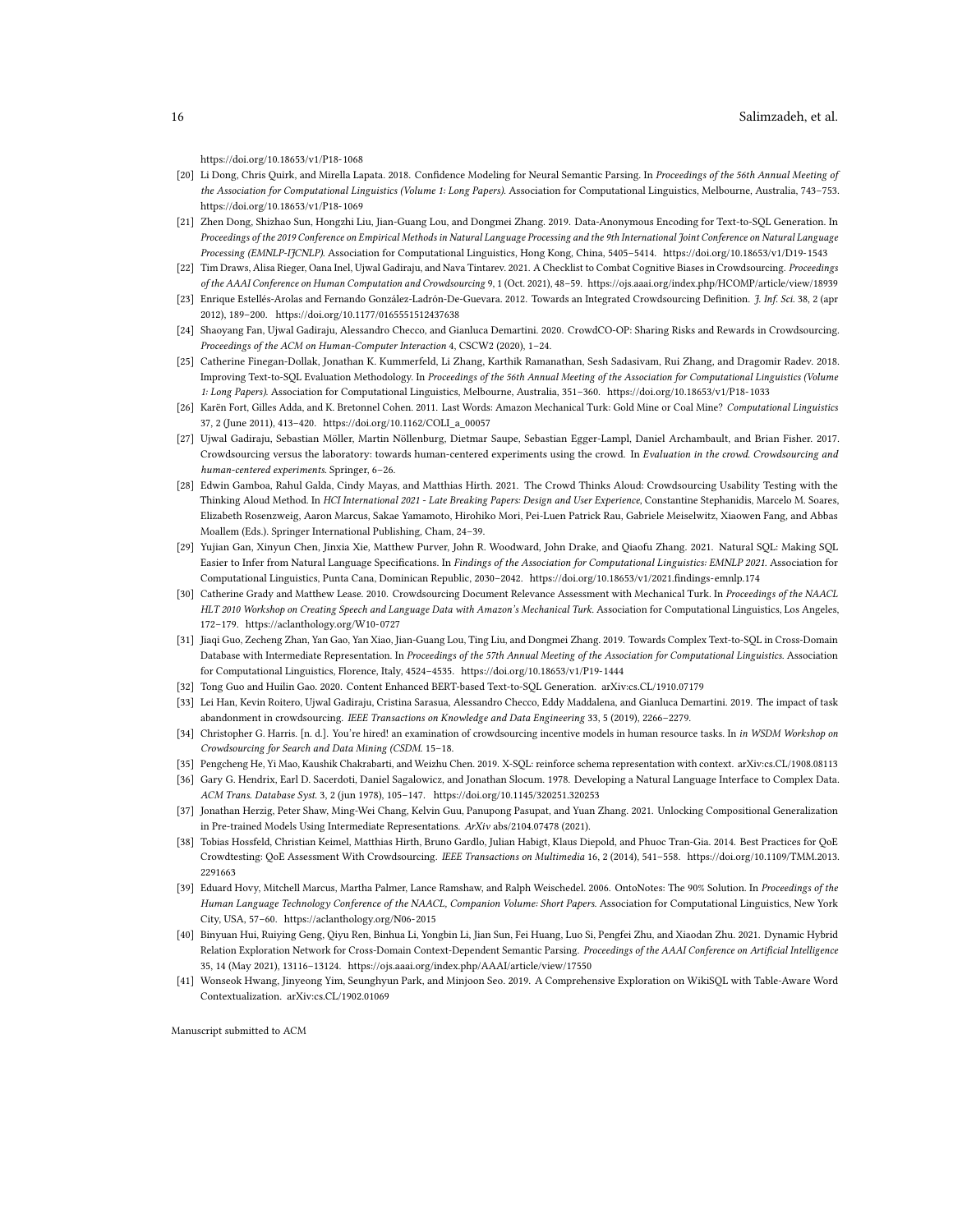- <span id="page-16-0"></span>[42] Srinivasan Iyer, Ioannis Konstas, Alvin Cheung, Jayant Krishnamurthy, and Luke Zettlemoyer. 2017. Learning a Neural Semantic Parser from User Feedback. In Proceedings of the 55th Annual Meeting of the Association for Computational Linguistics (Volume 1: Long Papers). Association for Computational Linguistics, Vancouver, Canada, 963–973.<https://doi.org/10.18653/v1/P17-1089>
- <span id="page-16-17"></span>[43] Hiroshi Kajino, Yuta Tsuboi, Issei Sato, and Hisashi Kashima. 2012. Learning from Crowds and Experts. In HCOMP@AAAI.
- <span id="page-16-6"></span>[44] Jayant Krishnamurthy, Pradeep Dasigi, and Matt Gardner. 2017. Neural Semantic Parsing with Type Constraints for Semi-Structured Tables. In Proceedings of the 2017 Conference on Empirical Methods in Natural Language Processing. Association for Computational Linguistics, Copenhagen, Denmark, 1516–1526.<https://doi.org/10.18653/v1/D17-1160>
- <span id="page-16-5"></span>[45] Tom Kwiatkowksi, Luke Zettlemoyer, Sharon Goldwater, and Mark Steedman. 2010. Inducing Probabilistic CCG Grammars from Logical Form with Higher-Order Unification. In Proceedings of the 2010 Conference on Empirical Methods in Natural Language Processing. Association for Computational Linguistics, Cambridge, MA, 1223–1233.<https://aclanthology.org/D10-1119>
- <span id="page-16-12"></span>[46] Dongjun Lee. 2019. Clause-Wise and Recursive Decoding for Complex and Cross-Domain Text-to-SQL Generation. In Proceedings of the 2019 Conference on Empirical Methods in Natural Language Processing and the 9th International Joint Conference on Natural Language Processing (EMNLP-IJCNLP). Association for Computational Linguistics, Hong Kong, China, 6045–6051.<https://doi.org/10.18653/v1/D19-1624>
- <span id="page-16-14"></span>[47] Kenton Lee, Yoav Artzi, Yejin Choi, and Luke Zettlemoyer. 2015. Event Detection and Factuality Assessment with Non-Expert Supervision. In Proceedings of the 2015 Conference on Empirical Methods in Natural Language Processing. Association for Computational Linguistics, Lisbon, Portugal, 1643–1648.<https://doi.org/10.18653/v1/D15-1189>
- <span id="page-16-9"></span>[48] Wenqiang Lei, Weixin Wang, Zhixin Ma, Tian Gan, Wei Lu, Min-Yen Kan, and Tat-Seng Chua. 2020. Re-examining the Role of Schema Linking in Text-to-SQL. In Proceedings of the 2020 Conference on Empirical Methods in Natural Language Processing (EMNLP). Association for Computational Linguistics, Online, 6943–6954.<https://doi.org/10.18653/v1/2020.emnlp-main.564>
- <span id="page-16-2"></span>[49] Fei Li and H. V. Jagadish. 2014. Constructing an Interactive Natural Language Interface for Relational Databases. Proc. VLDB Endow. 8, 1 (sep 2014), 73–84.<https://doi.org/10.14778/2735461.2735468>
- <span id="page-16-13"></span>[50] Yuntao Li, Hanchu Zhang, Yutian Li, Sirui Wang, Wei Wu, and Yan Zhang. 2021. Pay More Attention to History: A Context Modeling Strategy for Conversational Text-to-SQL. CoRR abs/2112.08735 (2021). arXiv:2112.08735<https://arxiv.org/abs/2112.08735>
- <span id="page-16-3"></span>[51] Percy Liang, Michael I. Jordan, and Dan Klein. 2013. Learning Dependency-Based Compositional Semantics. Computational Linguistics 39, 2 (06 2013), 389–446. [https://doi.org/10.1162/COLI\\_a\\_00127](https://doi.org/10.1162/COLI_a_00127) arXiv[:https://direct.mit.edu/coli/article-pdf/39/2/389/1812365/coli\\_a\\_00127.pdf](http://arxiv.org/abs/https://direct.mit.edu/coli/article-pdf/39/2/389/1812365/coli_a_00127.pdf)
- <span id="page-16-10"></span>[52] Haoyan Liu, Lei Fang, Qian Liu, Bei Chen, Jian-Guang Lou, and Zhoujun Li. 2019. Leveraging Adjective-Noun Phrasing Knowledge for Comparison Relation Prediction in Text-to-SQL. In Proceedings of the 2019 Conference on Empirical Methods in Natural Language Processing and the 9th International Joint Conference on Natural Language Processing (EMNLP-IJCNLP). Association for Computational Linguistics, Hong Kong, China, 3515–3520.<https://doi.org/10.18653/v1/D19-1356>
- <span id="page-16-11"></span>[53] Qian Liu, Dejian Yang, Jiahui Zhang, Jiaqi Guo, Bin Zhou, and Jian-Guang Lou. 2021. Awakening Latent Grounding from Pretrained Language Models for Semantic Parsing. In Findings of the Association for Computational Linguistics: ACL-IJCNLP 2021. Association for Computational Linguistics, Online, 1174–1189.<https://doi.org/10.18653/v1/2021.findings-acl.100>
- <span id="page-16-7"></span>[54] Qin Lyu, Kaushik Chakrabarti, Shobhit Hathi, Souvik Kundu, Jianwen Zhang, and Zheng Chen. 2020. Hybrid Ranking Network for Text-to-SQL. ArXiv abs/2008.04759 (2020).
- <span id="page-16-8"></span>[55] Jianqiang Ma, Zeyu Yan, Shuai Pang, Yang Zhang, and Jianping Shen. 2020. Mention Extraction and Linking for SQL Query Generation. In Proceedings of the 2020 Conference on Empirical Methods in Natural Language Processing (EMNLP). Association for Computational Linguistics, Online, 6936–6942.<https://doi.org/10.18653/v1/2020.emnlp-main.563>
- <span id="page-16-1"></span>[56] Bart Mellebeek, Francesc Benavent, Jens Grivolla, Joan Codina, Marta R. Costa-jussà, and Rafael Banchs. 2010. Opinion Mining of Spanish Customer Comments with Non-Expert Annotations on Mechanical Turk. In Proceedings of the NAACL HLT 2010 Workshop on Creating Speech and Language Data with Amazon's Mechanical Turk (CSLDAMT '10). Association for Computational Linguistics, USA, 114–121.
- [57] Matteo Negri, Luisa Bentivogli, Yashar Mehdad, Danilo Giampiccolo, and Alessandro Marchetti. 2011. Divide and Conquer: Crowdsourcing the Creation of Cross-Lingual Textual Entailment Corpora. In Proceedings of the 2011 Conference on Empirical Methods in Natural Language Processing. Association for Computational Linguistics, Edinburgh, Scotland, UK., 670–679.<https://aclanthology.org/D11-1062>
- [58] Gabriel Parent and Maxine Eskenazi. 2010. Clustering Dictionary Definitions Using Amazon Mechanical Turk. In Proceedings of the NAACL HLT 2010 Workshop on Creating Speech and Language Data with Amazon's Mechanical Turk (CSLDAMT '10). Association for Computational Linguistics, USA, 21–29.
- <span id="page-16-15"></span>[59] Massimo Poesio, Jon Chamberlain, Udo Kruschwitz, Livio Robaldo, and Luca Ducceschi. 2013. Phrase Detectives: Utilizing Collective Intelligence for Internet-Scale Language Resource Creation. ACM Trans. Interact. Intell. Syst. 3, 1, Article 3 (apr 2013), 44 pages. [https://doi.org/10.1145/2448116.](https://doi.org/10.1145/2448116.2448119) [2448119](https://doi.org/10.1145/2448116.2448119)
- <span id="page-16-4"></span>[60] Ana-Maria Popescu, Oren Etzioni, and Henry Kautz. 2003. Towards a Theory of Natural Language Interfaces to Databases. In Proceedings of the 8th International Conference on Intelligent User Interfaces (IUI '03). Association for Computing Machinery, New York, NY, USA, 149–157. <https://doi.org/10.1145/604045.604070>
- <span id="page-16-16"></span>[61] Sihang Qiu, Alessandro Bozzon, Max V Birk, and Ujwal Gadiraju. 2021. Using Worker Avatars to Improve Microtask Crowdsourcing. Proceedings of the ACM on Human-Computer Interaction 5, CSCW2 (2021), 1–28.
- <span id="page-16-18"></span>[62] Alexander J. Ratner, Stephen H. Bach, Henry R. Ehrenberg, Jason Alan Fries, Sen Wu, and Christopher Ré. 2017. Snorkel: Rapid Training Data Creation with Weak Supervision. Proceedings of the VLDB Endowment. International Conference on Very Large Data Bases 11 3 (2017), 269–282.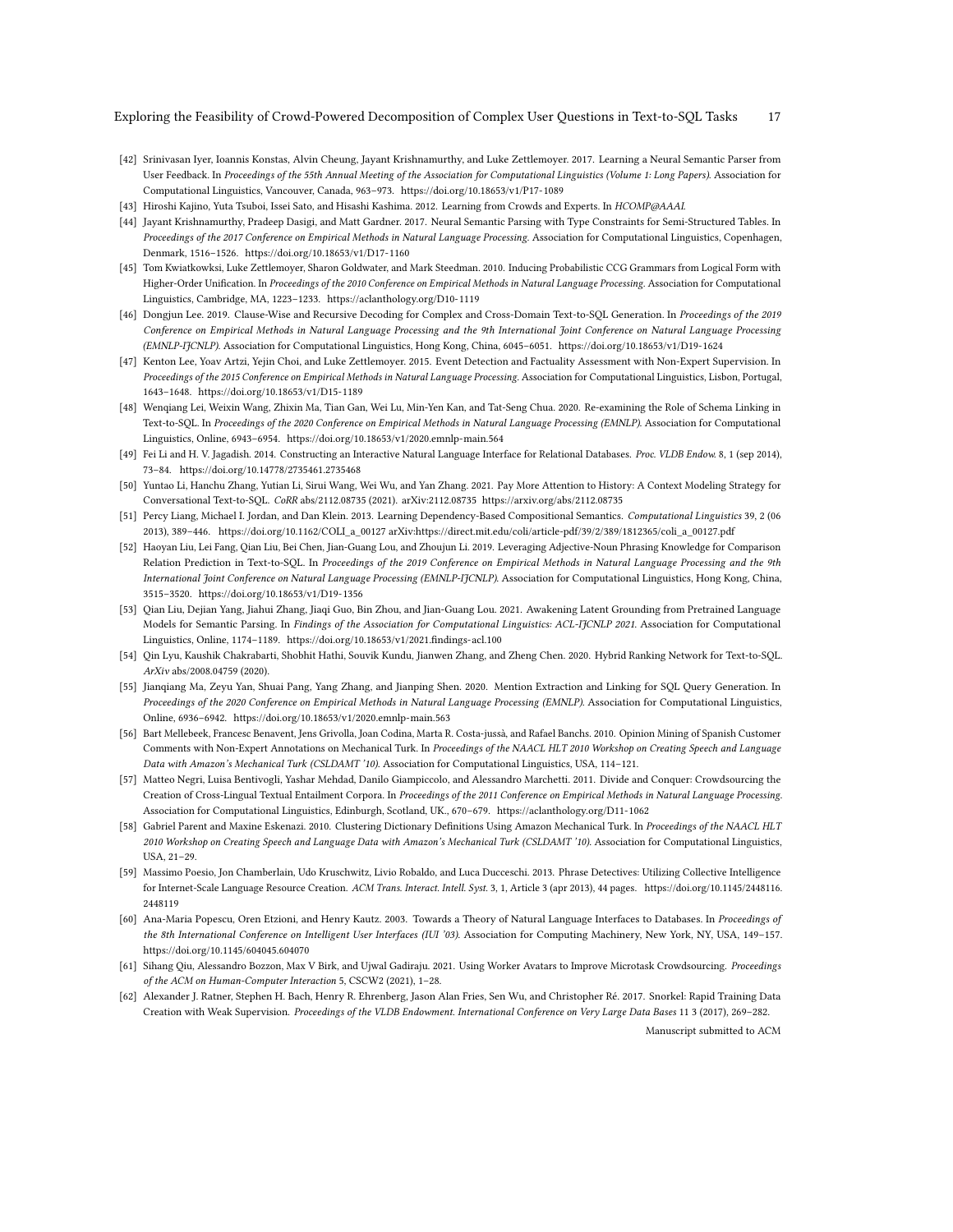- <span id="page-17-2"></span>[63] Horacio Saggion and Graeme Hirst. 2017. Automatic Text Simplification. Morgan & amp; Claypool Publishers.
- <span id="page-17-3"></span>[64] Mike Schaekermann, Carrie J. Cai, Abigail E. Huang, and Rory Sayres. 2020. Expert Discussions Improve Comprehension of Difficult Cases in Medical Image Assessment. Association for Computing Machinery, New York, NY, USA, 1–13.<https://doi.org/10.1145/3313831.3376290>
- <span id="page-17-19"></span>[65] Arno Scharl, Marta Sabou, Walter Rafelsberger, and Albert Weichselbraun. 2012. Leveraging the Wisdom of the Crowds for the Acquisition of Multilingual Language Resources. 379–383.
- <span id="page-17-4"></span>[66] Eric Schenk and Claude Guittard. 2009. Crowdsourcing: What can be Outsourced to the Crowd, and Why ?
- <span id="page-17-5"></span>[67] Armin Schwienbacher and Benjamin Larralde. 2010. Crowdfunding of Small Entrepreneurial Ventures. The Oxford Handbook of Entrepreneurial Finance (09 2010).<https://doi.org/10.2139/ssrn.1699183>
- <span id="page-17-23"></span>[68] Burr Settles. 2009. Active Learning Literature Survey.
- <span id="page-17-15"></span>[69] Tianze Shi, Chen Zhao, Jordan Boyd-Graber, Hal Daumé III, and Lillian Lee. 2020. On the Potential of Lexico-logical Alignments for Semantic Parsing to SQL Queries. In Findings of the Association for Computational Linguistics: EMNLP 2020. Association for Computational Linguistics, Online, 1849–1864.<https://doi.org/10.18653/v1/2020.findings-emnlp.167>
- <span id="page-17-20"></span>[70] Rion Snow, Brendan O'Connor, Daniel Jurafsky, and Andrew Ng. 2008. Cheap and Fast – But is it Good? Evaluating Non-Expert Annotations for Natural Language Tasks. In Proceedings of the 2008 Conference on Empirical Methods in Natural Language Processing. Association for Computational Linguistics, Honolulu, Hawaii, 254–263.<https://aclanthology.org/D08-1027>
- <span id="page-17-24"></span>[71] K. Stahl and M. Bravo. 2010. Contemporary Classroom Vocabulary Assessment for Content Areas. READ TEACH 63 (04 2010), 566–578.
- <span id="page-17-0"></span>[72] Yu Su, Ahmed Hassan Awadallah, Madian Khabsa, Patrick Pantel, Michael Gamon, and Mark Encarnacion. 2017. Building Natural Language Interfaces to Web APIs (CIKM '17). Association for Computing Machinery, New York, NY, USA, 177–186.<https://doi.org/10.1145/3132847.3133009>
- <span id="page-17-13"></span>[73] Yibo Sun, Duyu Tang, Nan Duan, Jianshu Ji, Guihong Cao, Xiaocheng Feng, Bing Qin, Ting Liu, and Ming Zhou. 2018. Semantic Parsing with Syntax- and Table-Aware SQL Generation. In Proceedings of the 56th Annual Meeting of the Association for Computational Linguistics (Volume 1: Long Papers). Association for Computational Linguistics, Melbourne, Australia, 361–372.<https://doi.org/10.18653/v1/P18-1034>
- <span id="page-17-25"></span>[74] R. Syed and K. Collins-Thompson. 2017. Retrieval Algorithms Optimized for Human Learning. In Proc. 40<sup>th</sup> ACM SIGIR. 555-564.
- <span id="page-17-18"></span>[75] Lappoon R. Tang and Raymond J. Mooney. 2001. Using Multiple Clause Constructors in Inductive Logic Programming for Semantic Parsing. In ECML.
- <span id="page-17-9"></span>[76] Marjorie Templeton and John Burger. 1983. Problems in Natural-Language Interface to DBMS with Examples from EUFID. In Proceedings of the First Conference on Applied Natural Language Processing (ANLC '83). Association for Computational Linguistics, USA, 3–16. [https:](https://doi.org/10.3115/974194.974197) [//doi.org/10.3115/974194.974197](https://doi.org/10.3115/974194.974197)
- <span id="page-17-1"></span>[77] Jesse Thomason, Shiqi Zhang, Raymond Mooney, and Peter Stone. 2015. Learning to Interpret Natural Language Commands through Human-Robot Dialog. In Proceedings of the 24th International Conference on Artificial Intelligence (IJCAI'15). AAAI Press, 1923–1929.
- <span id="page-17-12"></span>[78] C. Thompson. 2003. Acquiring Word-Meaning Mappings for Natural Language Interfaces. Journal of Artificial Intelligence Research 18 (Jan 2003), 1–44.<https://doi.org/10.1613/jair.1063>
- <span id="page-17-10"></span>[79] Frederick B. Thompson, Peter C. Lockemann, Bozena Henisz-Dostert, and R. S. Deverill. 1969. REL: A Rapidly Extensible Language system. In ACM '69.
- <span id="page-17-21"></span>[80] Aobo Wang, Cong Duy Vu Hoang, and Min-Yen Kan. 2013. Perspectives on crowdsourcing annotations for natural language processing. Language Resources and Evaluation 47 (2013), 9–31.
- <span id="page-17-16"></span>[81] Bailin Wang, Richard Shin, Xiaodong Liu, Oleksandr Polozov, and Matthew Richardson. 2020. RAT-SQL: Relation-Aware Schema Encoding and Linking for Text-to-SQL Parsers. In Proceedings of the 58th Annual Meeting of the Association for Computational Linguistics. Association for Computational Linguistics, Online, 7567–7578.<https://doi.org/10.18653/v1/2020.acl-main.677>
- <span id="page-17-14"></span>[82] Bailin Wang, Wenpeng Yin, Xi Victoria Lin, and Caiming Xiong. 2021. Learning to Synthesize Data for Semantic Parsing. In Proceedings of the 2021 Conference of the North American Chapter of the Association for Computational Linguistics: Human Language Technologies. Association for Computational Linguistics, Online, 2760–2766.<https://doi.org/10.18653/v1/2021.naacl-main.220>
- <span id="page-17-17"></span><span id="page-17-6"></span>[83] Runze Wang, Zhenhua Ling, Jing-Bo Zhou, and Yu Hu. 2021. Tracking Interaction States for Multi-Turn Text-to-SQL Semantic Parsing. In AAAI.
- [84] Sibo Wang, Xiaokui Xiao, and Chun-Hee Lee. 2015. Crowd-Based Deduplication: An Adaptive Approach (SIGMOD '15). Association for Computing Machinery, New York, NY, USA, 1263–1277.<https://doi.org/10.1145/2723372.2723739>
- <span id="page-17-7"></span>[85] David H.D. Warren and Fernando C.N. Pereira. 1982. An Efficient Easily Adaptable System for Interpreting Natural Language Queries. American Journal of Computational Linguistics 8, 3-4 (1982), 110–122.<https://aclanthology.org/J82-3002>
- <span id="page-17-26"></span>[86] M. B. Wesche and T. Paribakht. 1996. Assessing Second Language Vocabulary Knowledge: Depth Versus Breadth. Canadian Modern Lang. Review 53 (1996), 13–40.
- <span id="page-17-22"></span>[87] Peter Woitek, Paul Bräuer, and Holger Grossmann. 2010. A Novel Tool for Capturing Conceptualized Audio Annotations. In Proceedings of the 5th Audio Mostly Conference: A Conference on Interaction with Sound (AM '10). Association for Computing Machinery, New York, NY, USA, Article 15, 8 pages.<https://doi.org/10.1145/1859799.1859814>
- <span id="page-17-8"></span>[88] William Woods, Ronald Kaplan, and Bonnie Webber. 1972. The Lunar Science Natural Language Information System: Final Report. (01 1972).
- <span id="page-17-11"></span>[89] W. A. Woods. 1973. Progress in Natural Language Understanding: An Application to Lunar Geology. In Proceedings of the June 4-8, 1973, National Computer Conference and Exposition (AFIPS '73). Association for Computing Machinery, New York, NY, USA, 441–450. [https://doi.org/10.1145/](https://doi.org/10.1145/1499586.1499695) [1499586.1499695](https://doi.org/10.1145/1499586.1499695)